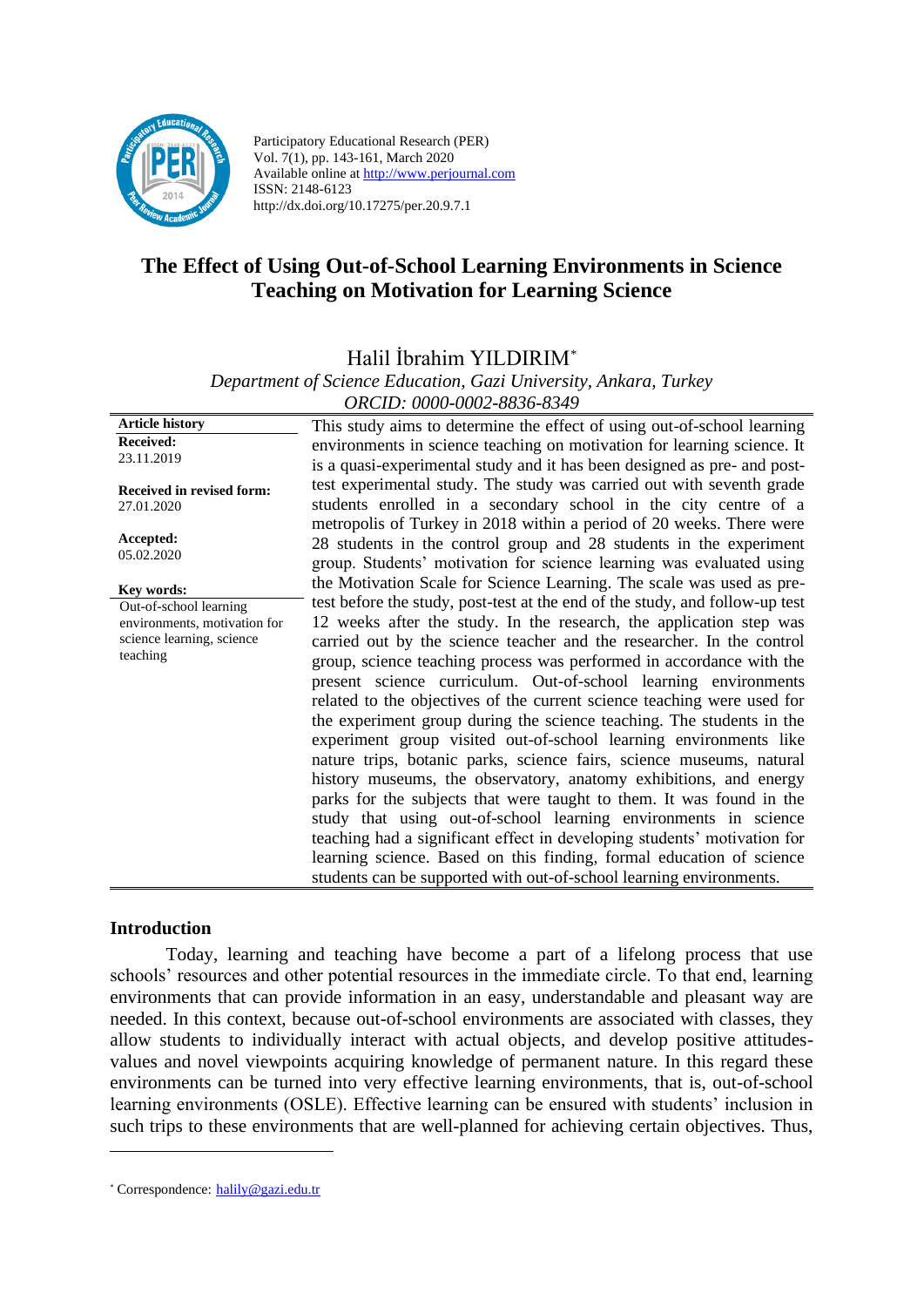the curriculum should be associated with OSLE and a bridge should be built between classes and OSLE (Bakioğlu, 2017; Bozdoğan, 2007; Bozdoğan, 2018; Laçin Şimşek, 2011; Yıldırım, 2018a). Also, Çığrık (2016), Laçin Şimşek, (2011), Stocklmayer, Rennie and Gilbert (2010), Yıldırım (2018a), Yıldırım (2018b) emphasized that formal learning-teaching ought to be supported with OSLE.

# *Out-of-school learning environments (OSLE)*

OSLE evoke informal, unstructured, and random learning first. However, these are in fact planned, and systematic activities as well as trips organized for certain aims out of the school walls (Laçin Şimşek, 2011). OSLE comprise both formal and informal education and it stands just where they intersect (Bakioğlu, 2017; Bozdoğan, 2007). According to the relevant literature, learning environments are divided into three groups that are formal, non-formal, and informal. OSLE are included in non-formal group as they are planned and realized out of the school under the guidance of an instructor. These environments include museums, zoos, botanical gardens, planetariums, national parks, camping activities in nature, aquariums, plants, etc. (Hofstein & Rosenfeld, 1996; Laçin Şimşek, 2011; Ministry of National Education [MNE], 2013; 2017; Türkmen, 2010; Yıldırım, 2018a). Salmi (1993) defined out-of-school education as education realized simultaneously with the curriculum during the schooleducation period and its scope encompasses any institutions or environments out of the physical school premises. OSLE can also be defined as learning environments where students have an active role, learn by doing, and places that draw their attention as they are out-ofschool environments and allow them to experience course subjects in real life situations (Yıldırım, 2018a). Thus, out-of-school learning activities constitute a process related with formal education that let learning environment goes out of the classroom to achieve objectives and outcomes of the relevant class (Yavuz Topaloğlu, 2016). The aim of out-of-school education is to support personal development of students outside the school based on their age, interest, demands, and needs at the same time in accordance with the gains in the curriculum (Binbaşıoğlu, 2000).

Out-of-school science learning environments can be defined as learning environments which are simply out-of-school, that arouse students' interest, excitement, and curiosity toward science to learn about the phenomena-cases-concepts in daily life reflecting what is covered in science classes; which let them keep their attitudes and motivation alive towards science enabling them to learn, relate and explain by discovering science-related concepts through everyday activities. These also aim at teaching by helping learners discover concepts and cases, foster investigating, and facilitate observing and thusly support formal science education through programs developed for science teaching (Bozdoğan, 2018; National Research Council, 2009; Laçin Şimşek, 2011; Yıldırım, 2018a).

The study results from the related literature show that OSLE contribute to students' academic achievement (Randler, Kummer & Wilhelm, 2012), interest-curiosity (Behrendt & Franklin, 2014; Falk & Needham, 2011; Falk, Needham, Dierking & Prendergast, 2014), attitudes (Ramey-Gassert, Walberg & Walberg, 1994; Yıldırım, 2018a), motivation (Ramey-Gassert et al., 1994), research skills (Katz et al., 2011), communication-social skills (Smith, Steel & Gidlow, 2010; Sözer & Oral, 2016), scientific process skills (Bodur, 2015), learning (Bozdoğan, Okur & Kasap, 2015; Guisasola, Morentin & Zuza, 2005; Guisasola, Solbes, Barragues, Morentin & Moreno, 2009); allow to have self-experience; and facilitate interrelate between real life and knowledge taught at school (Chin, 2004). OSLE enable students to use and structure scientific process skills, concretize concepts in the science

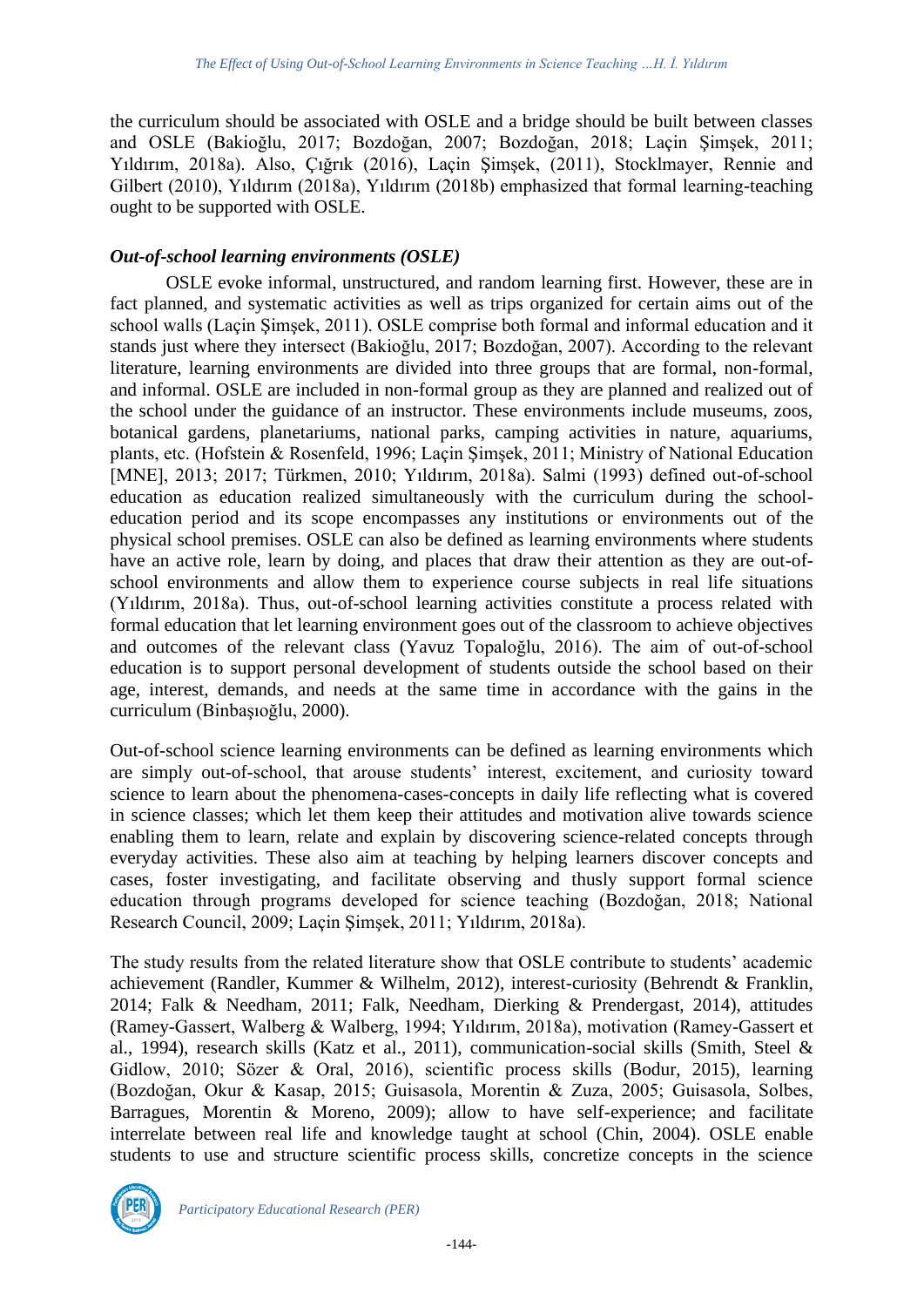course, and provide first hand sources for the most appropriate learning environment (Erten, 2016).

Although these environments provide students with rich learning opportunities during their education, it does not warranty that they can always reach learning-related targets. Furthermore, out-of-school learning may have its own limitations, too (Griffin, 2004). Therefore, OSLE should be used as education environments that include both entertainment and learning together which take place in a planned and structured way to achieve the specific course goals outside school. This is because OSLE are places where activities are organized within the scope of the course targets and gains in the curriculum, but they are not the places where unstructured learning randomly occurs without any prior planning (Laçin Şimşek, 2011). Thereupon, planning of trips is one of the most important issues that should be considered within the frame of out-of-school trips that will be organized (Bozdoğan, 2012; Bozdoğan, 2018; Ertaş, Şen & Parmaksızoğlu, 2011; Yıldırım, 2018a). Teachers indeed have the most crucial role in planning trips. A study conducted by Kete and Horasan (2013) reported that teachers have a key role in using OSLE to support the teaching process.

In light of the aforementioned, there are processes and official procedures that should be taken into consideration by teachers before, during and after trips that are organized for outof-school learning purposes to realize the objectives of a class. Before trips which are organized to attain the objectives of the curriculum, teachers should plan OSLE where the trips will be organized, prepare relevant work sheets, cooperate with the school and get permission from parents and directory of the school, make appointments with OSLE for visits, plan guidance services, and inform both students and their parents accordingly. Teachers should visit OSLE on their own before trips with their students, contact with guides, share information with guides about the class level, and the subjects to be taught to students. Also, transportation to the destination, meals of the students, and accommodation, provided the destination is out of town, should be well-planned. During the trip to OSLE, students should be encouraged to get actively engaged in experiencing real life situations aimed at the course objectives through touches and trials in accompany with the guides. Also, the students should be asked questions regarding the activities, and be allowed to have some free time activities. The students should be distributed work sheets and should be encouraged to answer the questions in the work sheet by discovering, observing and testing. They should be allowed to learn by having fun and socializing without being charged with lots of responsibilities during the trips. After the trip, the experiments that the students have conducted and the materials they have observed should be connected with the educational gains and these experiences should be integrated into in-class learning environment. The trip and observation forms should be checked, and the students should be asked questions about the trip. The students should be supported to share their experiences from the trip and to hold a discussion on the activities done to reach generalizations. On the condition that any problems arise during the trip, the reasons behind them should be investigated afterwards as whole class and necessary measures should be taken to prevent such troubles in future trips. The photographs and videos taken during the trip can be exhibited. Parents of the students should be informed about the activities done during the trip (Bozdoğan, 2018; Ertaş & Şen, 2017; Laçin Şimşek, 2011; Yıldırım, 2018a).

#### *Motivation during Teaching and its Importance*

Motivation, a dependent variable of the study, is one of the important affective characteristics that have impacts on learning-teaching (Lazowski & Hulleman, 2016; Yıldırım

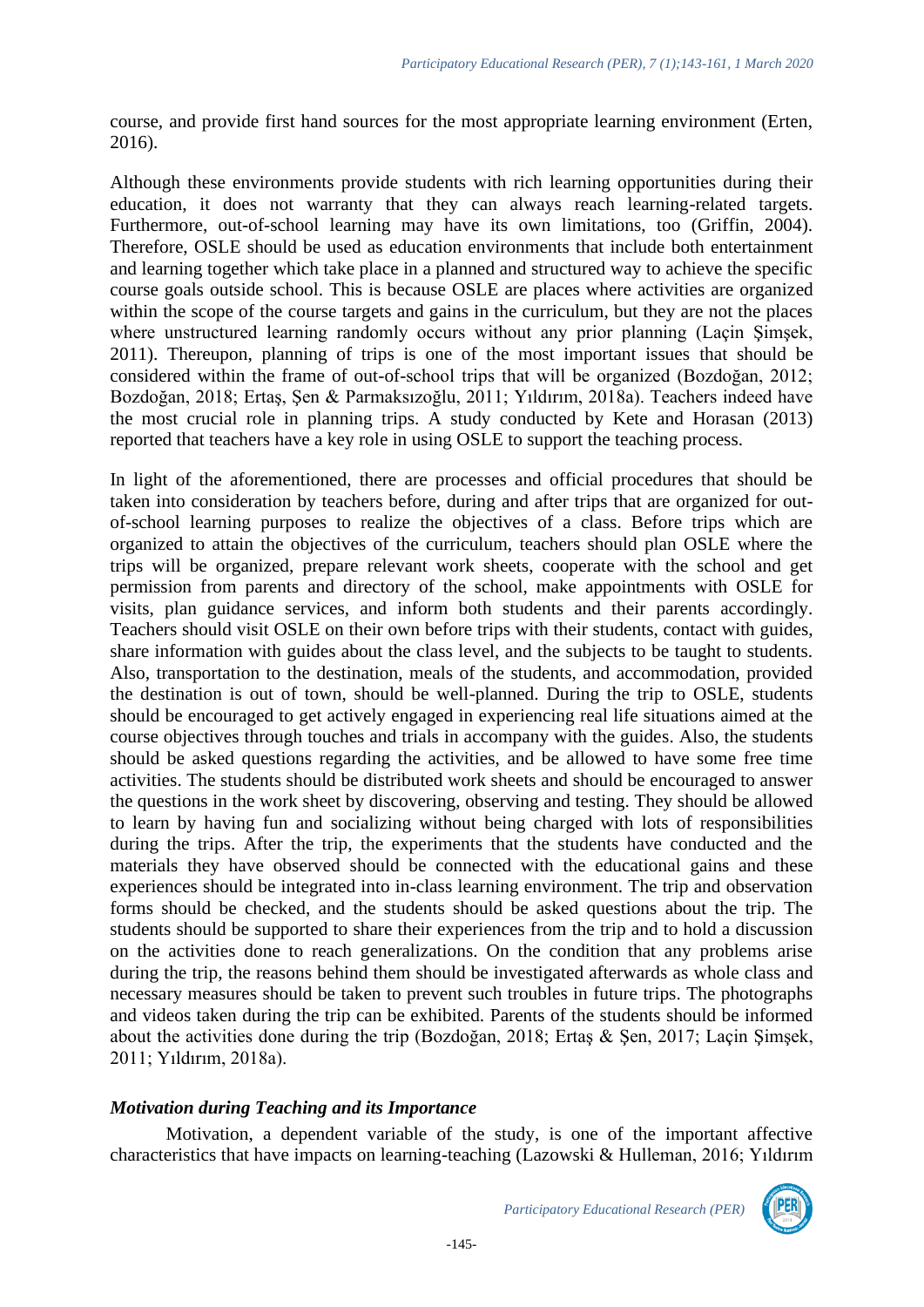& Karataş, 2018). Motivation can be defined as the power that helps people to focus on a certain objective, sets them into motion, assists in realizing a certain behaviour, stimulates and directs actions to attain goals, maintains intellectual and/or physical effort accordingly, and provides continuance of these actions mentioned (Selçuk, 2015; Topçuoğlu Ünal & Bursalı, 2013; Yıldırım & Karataş, 2018). Previous studies indicate that motivation is one important affective factor in science courses. Students need to be motived to better learn scientific concepts, to promote success in science courses, and to develop scientific process skills. Motivation is an influential concept in learning, and directly affects student success in science courses (Uzun & Keleş, 2012). It aids students in such areas as science in particular where they have cognitive difficulties in experiencing meaningful learning (Güvercin, Tekkaya & Sungur, 2010). In fact, it is of crucial importance for the overall learning process and realization of learning. Thus, instructors should be aware of the importance of motivation, consider affective factors like motivation during educational processes, and create appropriate learning environments for students to increase students' affective properties like motivation for learning (Yıldırım & Karataş, 2018). Hence it is important to support students' formal teaching process with learning-teaching environments like OSLE to increase their motivation.

## *Significance and Justification of the Study*

Training individuals who have skills of being able to read and understand, use what has been learned in daily life, produce, and catch up with the era is related with realizing education and training in the most real-like educational environments (Bakioğlu, 2017; Cantürk Günhan & Başer, 2008). Formal learning within the classroom is usually away from reality, deprived of experiences, carried out mostly with an emphasis on symbols and statements, and without establishing interaction with tangible and real objects (Laçin Şimşek, 2011). Bakioğlu (2017) stated that offering education within the borders of the school means that students will not benefit from the process to the full extent adding that OSLE should be embraced in that sense.

Science classes which themselves are the essence of life are usually limited with the classroom environment. However, real life that possesses many phenomena, events, and concepts that occur outside the classroom. In parallel to that, any place with which people interact outside the classroom can be used as a source to learn science (Tatar & Bağrıyanık, 2012). It is contradictory that instructors teach science within the classroom only, yet knowledge mostly originates from the nature itself. It would then be fair to say that the courses offered to students out-of-school environments are valuable for them. Such environments build a bridge between school and natural environment and allow students to make use of their potential in the best way (Türkmen, 2018). For this reason, it is important to shed light on out-of-school environments, teach students science, and make use of out-ofschool environments for learning and teaching widely (Bakioğlu & Karamustafaoğlu, 2014).

As students would want to have a more active role only in their fields of interest, activities should be planned and implemented in a way to draw their attention and arouse their curiosity for each subject in the education program. The most permanent learning occurs when students themselves do, see, and experiment with things. In line with that, it is easier for the student to learn by seeing, doing, and experiencing than by solely listening, reading, and writing (Akcan, 2010). In brief, it is quite important that in-school activities be supported with out-of-school activities in science courses (Atmaca, 2012). Taking into account that the primary goal of education is to prepare individuals for life in the best possible way, out-of-school activities are extremely important for students to learn by observing and experiencing life in a student-

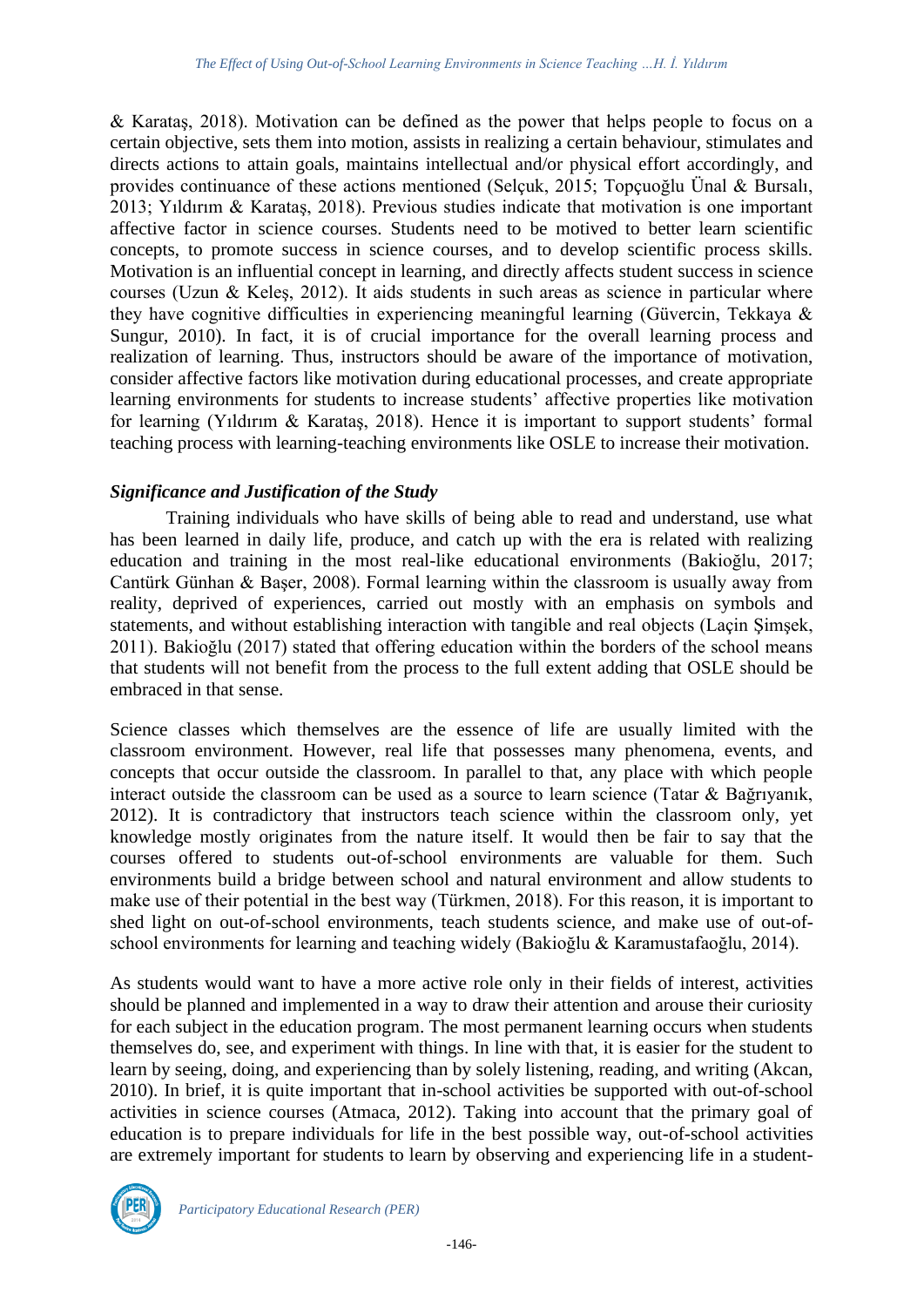centered approach (Taşoğlu, 2010). In this context, out-of-school education, offered beyond the walls of classrooms, becomes more and more important (Çebi, 2018).

It is necessary to include OSLE in education as well as in-class practices to realize meaningful and permanent learning and train science literate individuals (MNE, 2013). Stocklmayer & Gilbert (2003) stated that besides formal education, out-of-school education is also important to train science literate individuals who can transfer their knowledge of science and associate it with daily life. This is because informal learning is based on learning processes focused on experience, research, and application that improve literacy levels pertaining to science (Fried Hoffer, 2007). Thus, formal education should be supported by OSLE that address distinctive characteristics and can contribute to enriching the teaching environment, that draw attention to courses, that ensure learning by having fun, that pave the way for learning the subjects more easily through experiencing them in real life, and all these should not be limited with the classroom (Yıldırım, 2018a). Based on the above-mentioned information, this study gains importance as it investigates the effect of OSLE on motivation in science classes that are directly related with real life. Considering that motivation is one important affective factor for learning along with success and students should be motivated to learning during their education (Yıldırım & Karataş, 2018), studies investigating the effect of learning environments on motivation will make a contribution to the relevant literature.

The literature mostly includes studies concentrating upon the effect of trips to one or several OSLE on the development of students' cognitive and affective skills, or other short-term studies investigating students' opinions at the end of such trips. This study differs from other studies in that it includes visits to several OSLE associated with the objectives of the curriculum, has an adequate application period to make sure the affective development of students, and investigates the change in motivation to learn science.

Examining the studies in the literature (Bodur, 2015; Çebi, 2018; Çığrık & Özkan, 2016; Güler, 2011; Kulalıgil & Bağ, 2014; Taşdemir, Kartal & Kuş, 2012); one of the remarkable results is that an affective property which was expected to change in the long term apparently realized in such a short time of 3-4 weeks and with a few visits to OSLE. In addition, the studies did not examine whether the change occurring in an affective property was permanent, namely whether OSLE had a long-term effect on affective properties or not. Majority of the studies made no mention of utilizing a learning-teaching approach during visits to OSLE, either. Besides, the studies did not explain the correlations between OSLE visited and acquisitions in the curriculum in detail. These are the limitations of the studies on OSLE. Taking these limitations into consideration; it is of prime importance to keep this study long enough to enable the development of an affective property like motivation, to examine whether the change taking place in relation to motivation is permanent, to explain the correlations between OSLE visited and acquisitions in the curriculum, to visit OSLE regarding every subject being taught, to use a learning-teaching model including introduction, development, conclusion and evaluation via Prediction-Observation-Explanation (POE) technique in OSLE and to explain the applications in detail.

## *Aim of the Research*

This study aims to determine the impact of using OSLE on motivation during science teaching process. The following questions seek answers in this respect.

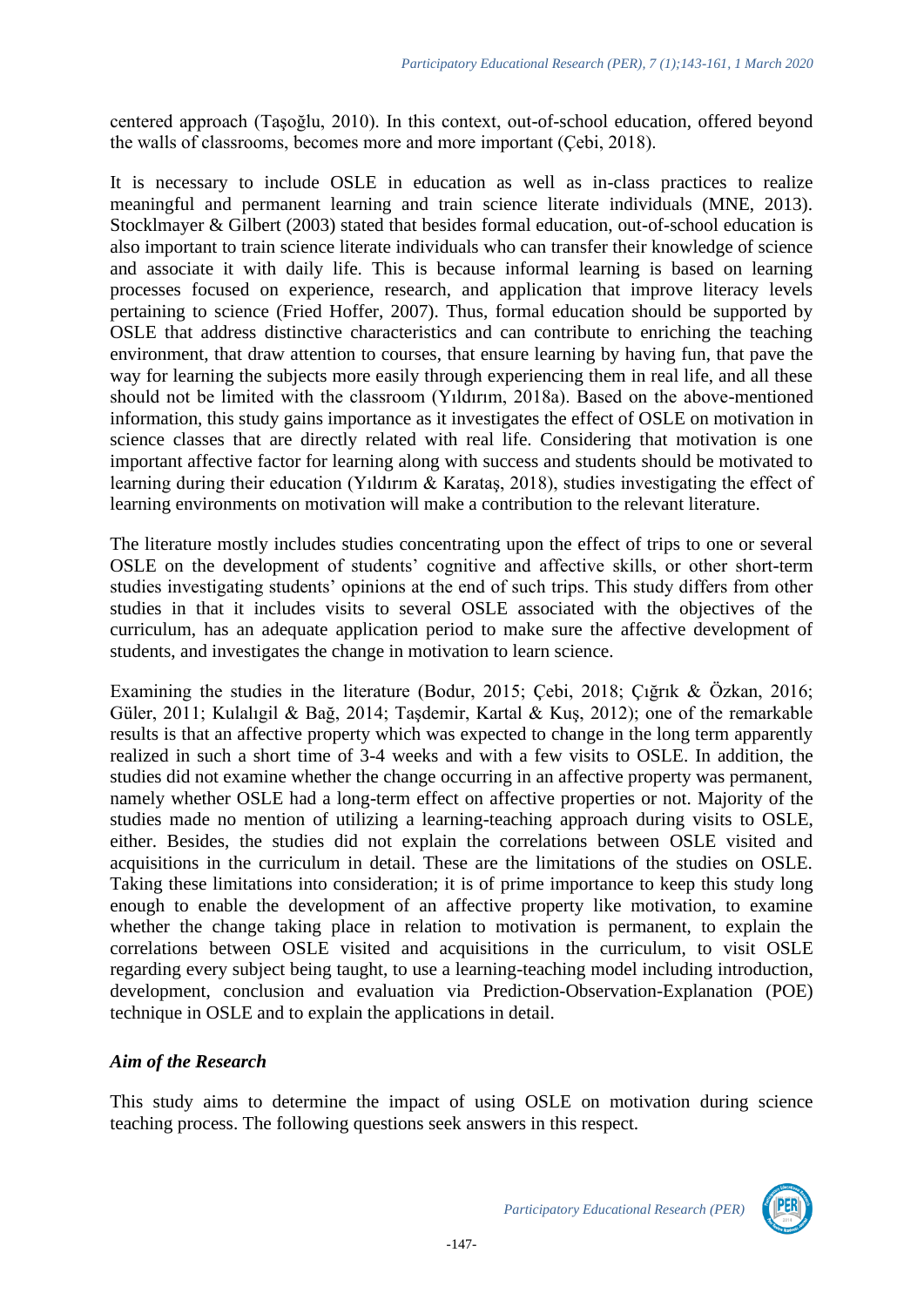- (1) Is the difference between motivation levels of the students in the experiment group taking part in OSLE for science learning at the beginning, at the end, and 12 weeks after the experiment significant?
- (2) Is the difference between motivation levels of the students in the control group to whom the 2018-year science curriculum was applied at the beginning, at the end, and 12 weeks after the study significant?
- (3) Is the difference between motivation levels of the students in the experiment group who were taken to OSLE in science classes and in the control group to whom the 2018-year science curriculum was applied at the beginning, at the end and 12 weeks after the study significant?

## **Method**

## *Research Design*

This is a quasi-experimental research as the seventh-grade students of a secondary school in Turkey were not assigned to groups by drawing lots, instead, they were included in the study without making any changes in their classes. It was also designed as an experimental study with pre-test and post-test and control group because the motivation scale was administered before the experiment (pre-test), at the end of the experiment (post-test), and 12 weeks after the experiment (follow-up test) (Büyüköztürk, Kılıç Çakmak, Akgün, Karadeniz & Demirel, 2016).

## *Research Group*

The research group is comprised of seventh-grade students in a secondary school in a central district of a metropolis in Turkey in 2018. The study was conducted with 56 students: 28 students in the experiment group and 28 in the control group. Two  $7<sup>th</sup>$  grade classes with close grade point averages for the science course were included in this study. Which class would constitute the experimental or the control group was determined by drawing lots.

The sampling method was appropriate for the study considering that the researcher included the instructors and students with whom he could collaborate easily in OSLE visits, who he could direct, whose classes he could follow up and visit easily and who he could train in science teaching (Büyüköztürk et al., 2016).

## *Participant Characteristics*

All the students received their education in the central district of a metropolis in the same school in 2018. They all lived in the city centre. There were 14 females and 14 males in the experiment group and 15 females and 13 males in the control group. The numbers of the students who studied science for over 5 hours, 5 hours, 4 hours, 3 hours, 2 hours, and 1 hour a week on average are 2, 5, 6, 7, 5 and 3 in the experimental group and they were 3, 6, 6, 5, 5 and 3 in the control group, respectively. As it can be seen, gender distribution of the groups and the time spent for studying science are similar.

## *Data Collection Tools*

The Motivation Scale for Science Learning that was developed by Dede and Yaman (2008) was used to measure students' motivation for science learning. The scale included 23 items and was rated on a five-point Likert scale with "strongly disagree" and "strongly

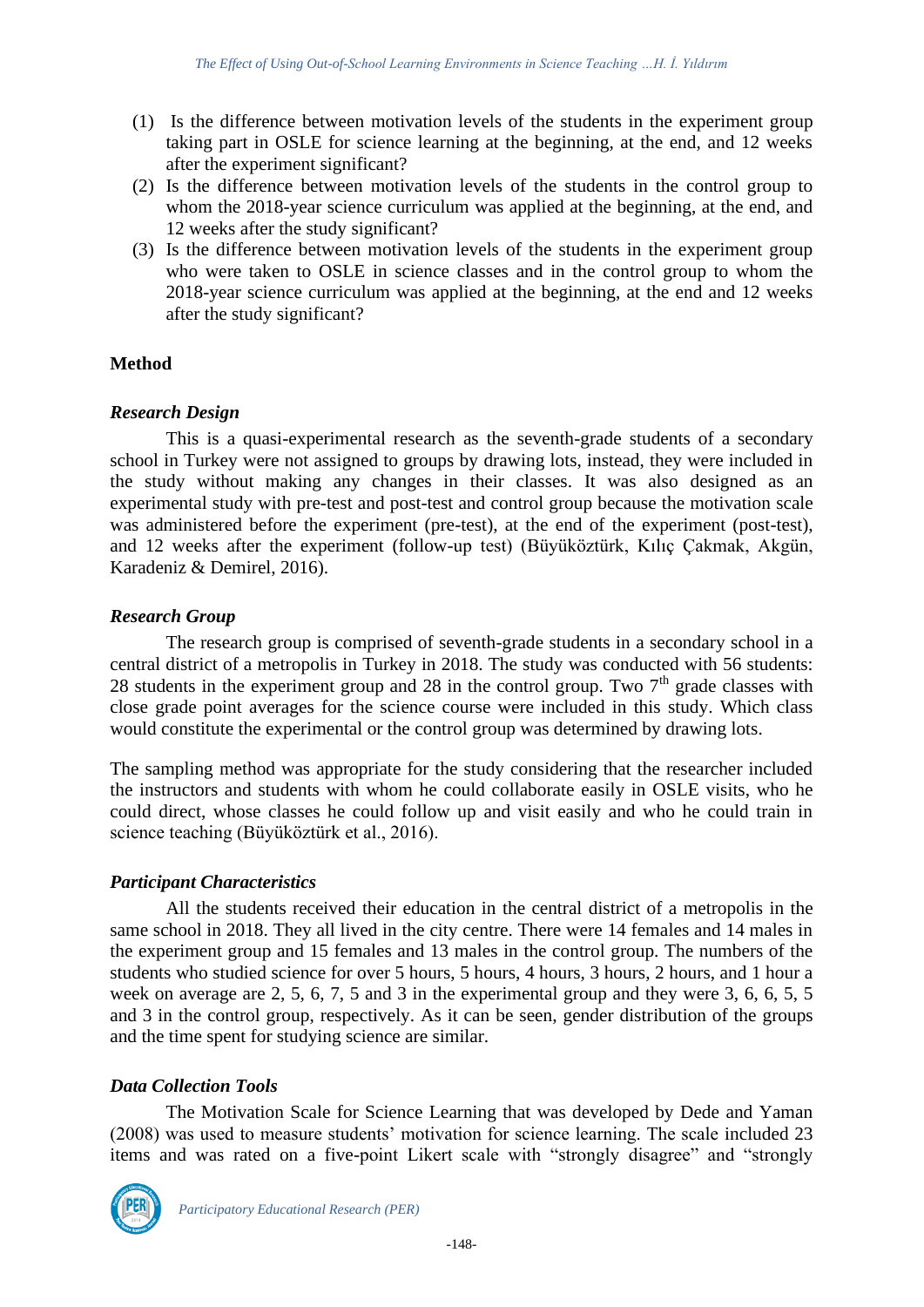agree". An expert was consulted for the content validity during the development of the scale and it was found to have content validity. Construct validity was ensured by exploratory factor analysis. Reliability analysis of the scale was made, and the Cronbach's alpha coefficient was found to be 0.80. Below are the examples of some items in the scale:

"6. I like searching for answers of science problems."

"18. In group work, I do not care about others' ideas." (Dede & Yaman, 2008).

The positive items in the scale were scored as "strongly agree=5", "agree=4", "somewhat agree=3", "disagree=2", and "strongly disagree=1". However, the negative items were scored as "strongly agree=1", "agree=2", "somewhat agree=3", "disagree=4", and "strongly disagree=5". The lowest score from the motivation scale was 23 and the highest was 115. The students' total score from the scale shows their motivation levels for science learning. Reliability of the scale was first measured by administering the scale to 188 seventh grade students who were not included in the sample of the study and the Cronbach's alpha coefficient was found to be 0.86. A reliability score higher than 0.70 shows that the motivation scale is reliable (Büyüköztürk, 2016).

# *Data Analysis*

The data were analysed using SPSS 22 software. Kurtosis and Skewness coefficients and Shapiro Wilk analysis were used to determine normal distribution of the data. The results are shown in Table 1.

| Table 1. Descriptive analysis for science course grades and the pre-, post-, and follow-up |  |  |  |  |  |  |
|--------------------------------------------------------------------------------------------|--|--|--|--|--|--|
| tests for motivation                                                                       |  |  |  |  |  |  |

| Test        | Group      | N  | <b>Skewness</b> | Kurtosis | Shapiro-Wilk (p) |
|-------------|------------|----|-----------------|----------|------------------|
|             | Control    | 28 | 0.06            | $-1.01$  | 0.47             |
| Pre-test    | Experiment | 28 | $-0.27$         | $-0.81$  | 0.50             |
|             | Control    | 28 | $-0.29$         | $-0.69$  | 0.64             |
| Posttest    | Experiment | 28 | $-0.28$         | $-0.60$  | 0.41             |
| Follow-up   | Control    | 28 | $-0.32$         | $-0.99$  | 0.18             |
| Test        | Experiment | 28 | $-0.08$         | $-0.62$  | 0.56             |
| Science     | Control    | 28 | 0.28            | $-0.77$  | 0.57             |
| course note | Experiment | 28 | 0.12            | $-0.90$  | 0.60             |

The science course grades and the scores on the pre-, post-, and follow-up tests for motivation for science learning in both groups have a normal distribution considering that skewness and kurtosis and coefficients are at the ranges of -1.5--+1.5 as shown in Table 1. Therefore, parametric tests were used for data analysis. Independent samples t-test was used to compare both the control and experiment groups' science course grades and scores on the pre-, post-, and follow-up tests. One-way ANOVA was used to compare the scores of the experiment group on the pre-, post-, and follow-up tests for repeated measures. Bonferroni analysis was used to find whether the difference was significant. The significance level of 0.05 was set in analysing the results. Homogeneity of the variances was considered during analyses (Büyüköztürk, 2016). Eta Squared (η2) was used to measure the effect size. In the evaluation of  $\eta$ 2, the effect size was interpreted as follows; 0.01< $\eta$ 2<0.06: small, 0.06 $\leq \eta$ 2<0.14: moderate, 0.14≤ η2: big (Cohen, 1988).

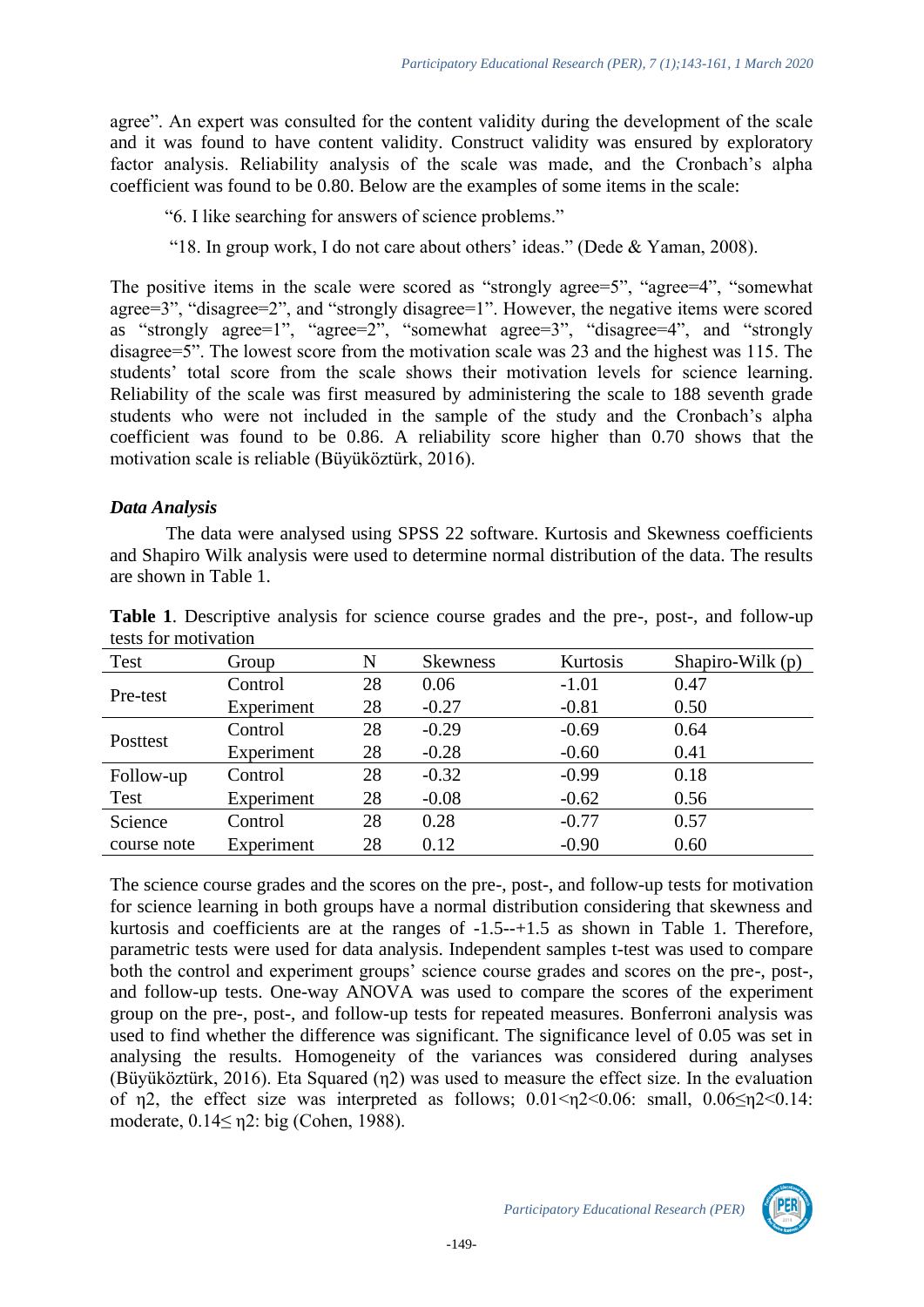#### *Application of the Research*

The research was carried out with seventh grade students in a private secondary school in a central district of a metropolis in Turkey in 2018. The experimental activity phase was conducted by the same science teacher in both groups. Implementation period of the study was determined as 20 weeks considering the allocated time for the science curriculum shown in Table 2. At the beginning of the experiment, a motivation scale was used as pre-test to determine students' motivation levels.

No experiment was carried out with the control group during science courses and the students were taught in accordance with the current gains in the science curriculum. On the other hand, in the experiment group, OSLE in relation to the current acquisitions specified in the science curriculum were used.

The trips to be organized by the school directory were planned before the academic period started according to the objectives of the OSLE and the subjects to be covered during the research. All students in the experiment group were appointed to the Science and Technology Club and the visits were made within the scope of the club activities of science. In this way the other courses were believed not to be affected by these trips since the bus trip was made within the duration of the club course. The group visited eight OSLE within 20 weeks with the support of the school. A trip was organized to Şehit Mehmet Alan Energy Park and Şehit Cuma Dağ Natural History Museum on the same day. Additionally, a science fair in a school in the near vicinity was visited, the sky was observed in an open space and a park was visited for the purpose of taking a nature trip.

OSLE aim to realize educational targets in a curriculum out-of-school environment, are selected with respect to these targets, organized in a planned and structured way, and allow learning by drawing learner attention while having fun. In this context there are some steps in the preparation of the trips to be organized by the instructors in OSLE i.e. the ones before, during, and after the trip, as these trips are different from the ordinary ones. The first step is to determine the out-of-school environments to be visited. The OSLE were selected in accordance with the gains of the science curriculum. Some of these gains and the out-ofschool environments visited are shown in Table 2.

| Subject                       | objectives<br>Samples for<br>the<br>the<br>in<br>curriculum                                                                                                                                                                                              | Environments visited                                                                                              | Relationship between<br>the acquisitions and<br>the<br>environments<br>visited                                                           |
|-------------------------------|----------------------------------------------------------------------------------------------------------------------------------------------------------------------------------------------------------------------------------------------------------|-------------------------------------------------------------------------------------------------------------------|------------------------------------------------------------------------------------------------------------------------------------------|
| Solar<br>System<br>and Beyond | Explain the structure of telescope and its<br>functions.<br>Make inferences about the importance of<br>the telescope in the development of<br>astronomy.<br>Prepare and present an ordinary telescope<br>model.<br>Explain stars, galaxies and universe. | Society-Science-<br>Application-Research<br>Center-Planetarium,<br>Kreiken Observatory,<br>Observation of Sky     | Analyzes<br>the<br>of<br>structure<br>the<br>telescope.<br><b>Observes</b><br>the stars, the moon,<br>the<br>and the<br>sun,<br>planets. |
| Power<br>and<br>Energy        | Name the gravity force as weight which<br>impacts the mass.<br>Explain gravitation as mass on the basis<br>of heavenly bodies.<br>Explain that physical work is related with<br>applied power and progression.                                           | Society-Science-<br>Application-Research<br>Center,<br>Polath Municipality<br>Science Center<br>Sehit Mehmet Alan | Observe<br>the<br>mass.<br>gravitational<br>pull,<br>physical<br>work,<br>energy, kinetic<br>and<br>potential<br>energy,<br>energy       |

**Table 2.** Relationship of the objectives of seventh grade science curriculum with the OSLE visited

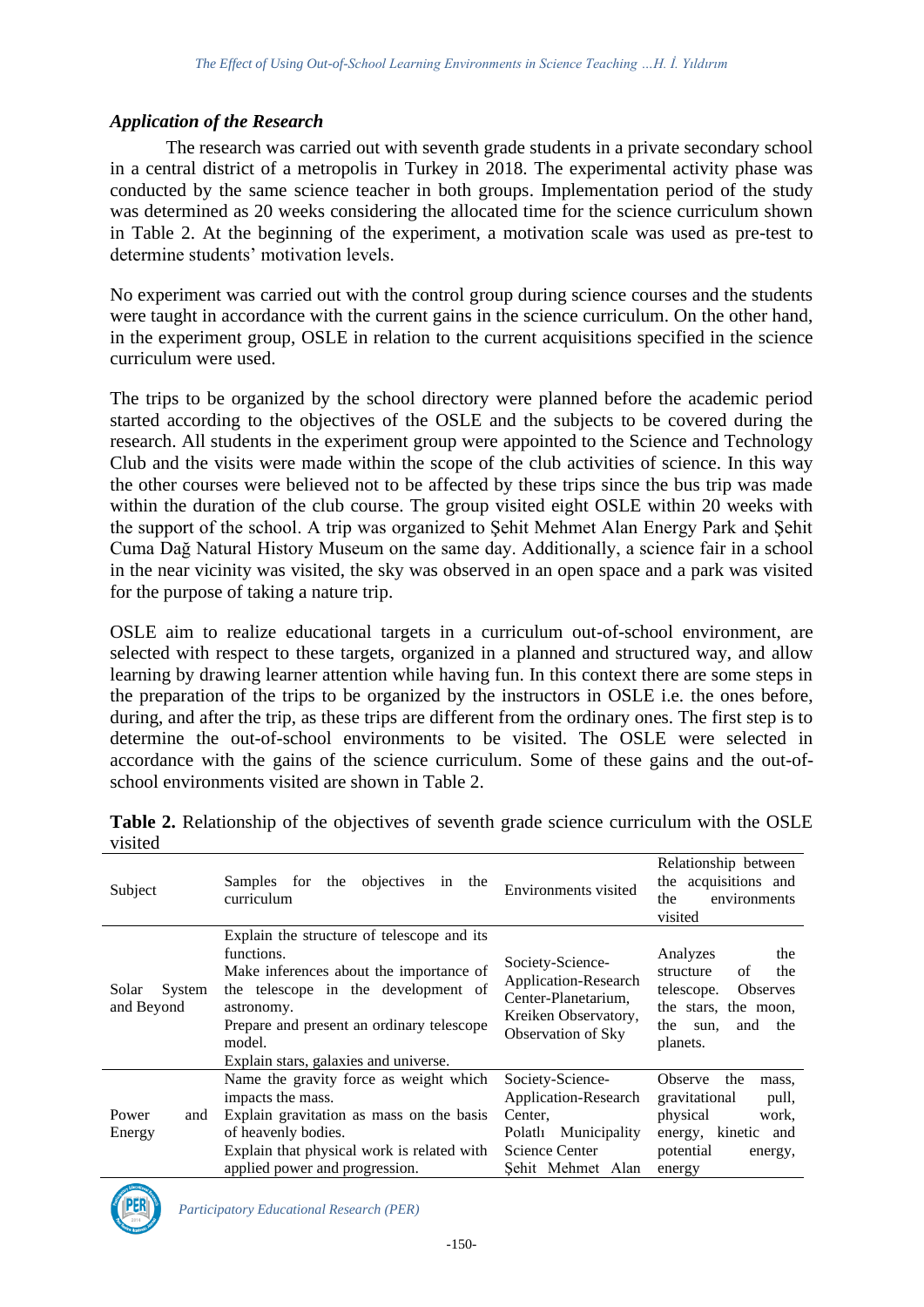|                                                         | Correlate energy with work and classify it Energy Park<br>as kinetic and potential energy.<br>Deduce that kinetic and potential energy<br>is conserved by their transformation to<br>each other.                                                                                                     |                                                                                                                                                                                                                                                  | transformation,<br>and<br>energy conservation.                                                                               |
|---------------------------------------------------------|------------------------------------------------------------------------------------------------------------------------------------------------------------------------------------------------------------------------------------------------------------------------------------------------------|--------------------------------------------------------------------------------------------------------------------------------------------------------------------------------------------------------------------------------------------------|------------------------------------------------------------------------------------------------------------------------------|
| Reproduction-<br>Growth-<br>Development<br>in Creatures | Explain species of reproduction<br>in<br>animals and plants by comparison.<br>Explain growth and development process<br>in animals and plants with examples.<br>Explain main factors influencing growth<br>and development in animals and plants.                                                    | Sehit<br>Cuma<br>Dağ<br>Natural<br>History<br>Museum,<br>Anatomy Exhibition<br>Hall<br>Insect<br>and<br>Festival School,<br>Botanic Park,<br>A Nature Trip in a pollination in animals<br>School Garden and a<br>Park<br>Around<br>the<br>School | Observe reproduction<br>of species, growth<br>development<br>and<br>steps<br>process,<br>of<br>plants,<br>and<br>and plants. |
| Interaction<br>of<br>Light<br>with<br>Matter            | Explore that light is absorbed by the<br>matter as they interact.<br>Deduce that white light consists of<br>combination of all colours.<br>Observe all glass types and provide<br>examples of their area of usage.<br>Provide examples of the area of usage of<br>lens in daily life and technology. | Society-Science-<br>Application-Research<br>Center,<br>Science Fair                                                                                                                                                                              | Observes interaction<br>of light with matter<br>and the types of glass<br>and lens.                                          |

The students in the experiment group participated in the trips to OSLE, shown in Table 2, under the guidance of the researcher and their instructor. The necessary permissions were obtained from the parents in collaboration with the school management before the trips. Appointments for trips to OSLE were made, guides were selected, the destinations were visited for gathering information about the places and educational activities to be carried out were determined before the trips. Also, the guides were informed about the class levels, subjects to be taught and teaching methods. The transportation, food, and beverages were planned for these trips. Work sheets and observation forms were prepared to be distributed to the students. Science teaching period in out-of-school environments was designed through introduction, development, conclusion, and evaluation phases.

In the introduction phase, the students in the experiment group were distributed brochures about OSLE before the trip, and they were motived to learning by being attracted to the subjects. Furthermore, their readiness and prior knowledge about the subject were determined by brainstorming method and prior knowledge tests. To draw the students' to attention to the subjects and make them motivated, the students were allowed for 10 minutes to go around OSLE. In the development phase, the students did activities regarding the subjects by experiencing with the participation of the guide and science teacher. The Prediction-Observation-Explanation technique was used in the activities. The students were asked to write down their expectations from the activity before the study, their observations during the activity, and explain whether their expectations and observations were consistent at the end of the activity on the work sheets. Much attention was given for the students to do free time activities during the trip. In the conclusion phase, first, the students were asked to explain the target concepts and subjects at the end of the activities, and then the guide and instructor explained these concepts and subjects to them. Furthermore, students' impressions about each activity, which was conducted after the visits to OSLE, were shared, discussed and generalized in the classroom in this phase. In the evaluation phase, the students' development was evaluated using traditional-alternative assessment-evaluation tools in the classroom. The trips to OSLE took around 4 to 4.5 hours for science courses (160 minutes a week) and

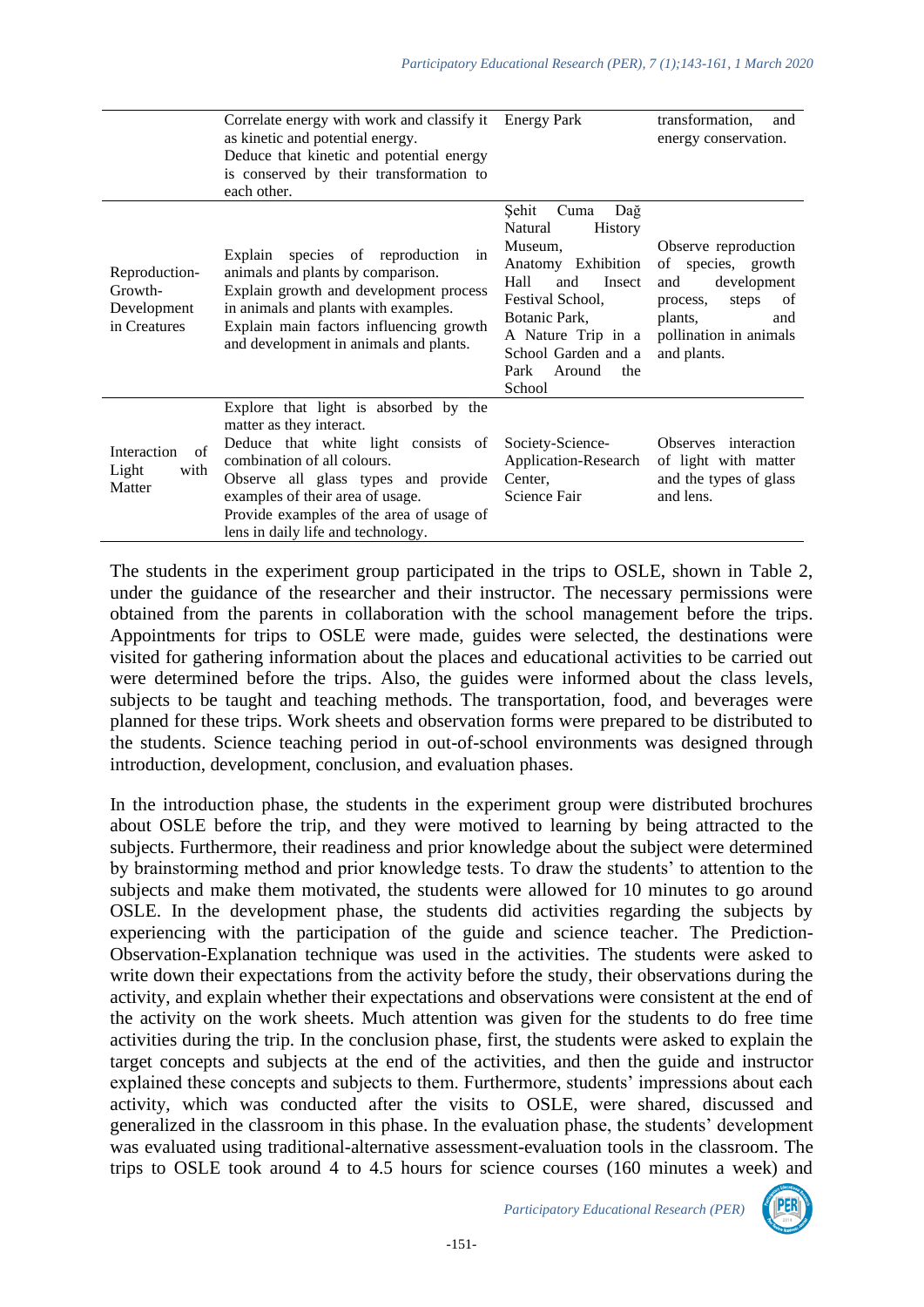Science and Technology Club courses (80 minutes a week). The following week after the trip, the result (sharing, discussing, generalizing) and evaluation phases were addressed in four science courses. A post-test for motivation scale was used at the final step of the experiment, and a follow-up test was used to determine whether the change in motivation 12 weeks after the experiment was retained.

## **Findings**

The students' success in learning science and their motivation equivalence for science learning at the beginning of the experiment were investigated and the results were shown in Table 3 and Table 4.

| Group      |          |       | ັ     |    |          |      |  |
|------------|----------|-------|-------|----|----------|------|--|
| Control    | 28       | 75.04 | 11.99 |    | $0.05\,$ | 0.96 |  |
| Experiment | າດ<br>∠o | 74.86 | 12.96 | 94 |          |      |  |

**Table 3.** Independent samples t-test analysis regarding science course grades

There was no significant difference between science course grades of the students in the control and experiment groups ( $t_{(54)} = 0.05$ ; p $> 0.05$ ). This finding shows that science course grades of the students in both groups were similar before the experiment.

**Table 4.** Independent samples t-test analysis regarding students' pre-test scores of motivation for science learning

| Group      |    |       |       | dì |      |  |
|------------|----|-------|-------|----|------|--|
| Control    | 28 | 78.14 | 12.54 |    |      |  |
| Experiment | 28 | 77.75 | 1.60  | Э4 | 0.90 |  |

As shown Table 4, no significant difference was found between the pre-test mean scores of the students in both groups regarding their motivation for science learning before the experiment ( $t_{(54)}$ = 0.12; p>0.05). This finding shows that the students in both groups had similar levels of motivation before the experiment.

**Table 5**. Independent samples t-test analysis regarding students' post-test scores of motivation for science learning

| Group      |    |       |       | đÌ |      |       |
|------------|----|-------|-------|----|------|-------|
| Control    | 28 | 79.54 | 13.42 | 54 | 4.65 | 0.001 |
| Experiment | 28 | 95.61 | 12.39 |    |      |       |

Table 5 shows that the experiment group had significantly higher post-test scores on motivation for science learning than the control group at the end of the experiment  $(t_{(54)}=$ 4.65; p<0.05). The effect size higher than  $(\eta^2=0.28)$  0.14 can be interpreted as a high effect size (Cohen, 1988).

**Table 6.** Independent samples t-test analysis regarding students' follow-up test scores of motivation for science learning

| Group      |    |       | ີ     | df |      |       |
|------------|----|-------|-------|----|------|-------|
| Control    | 28 | 79.07 | 11.91 | 54 |      |       |
| Experiment | 28 | 94.82 | 13.20 |    | 4.69 | 0.001 |

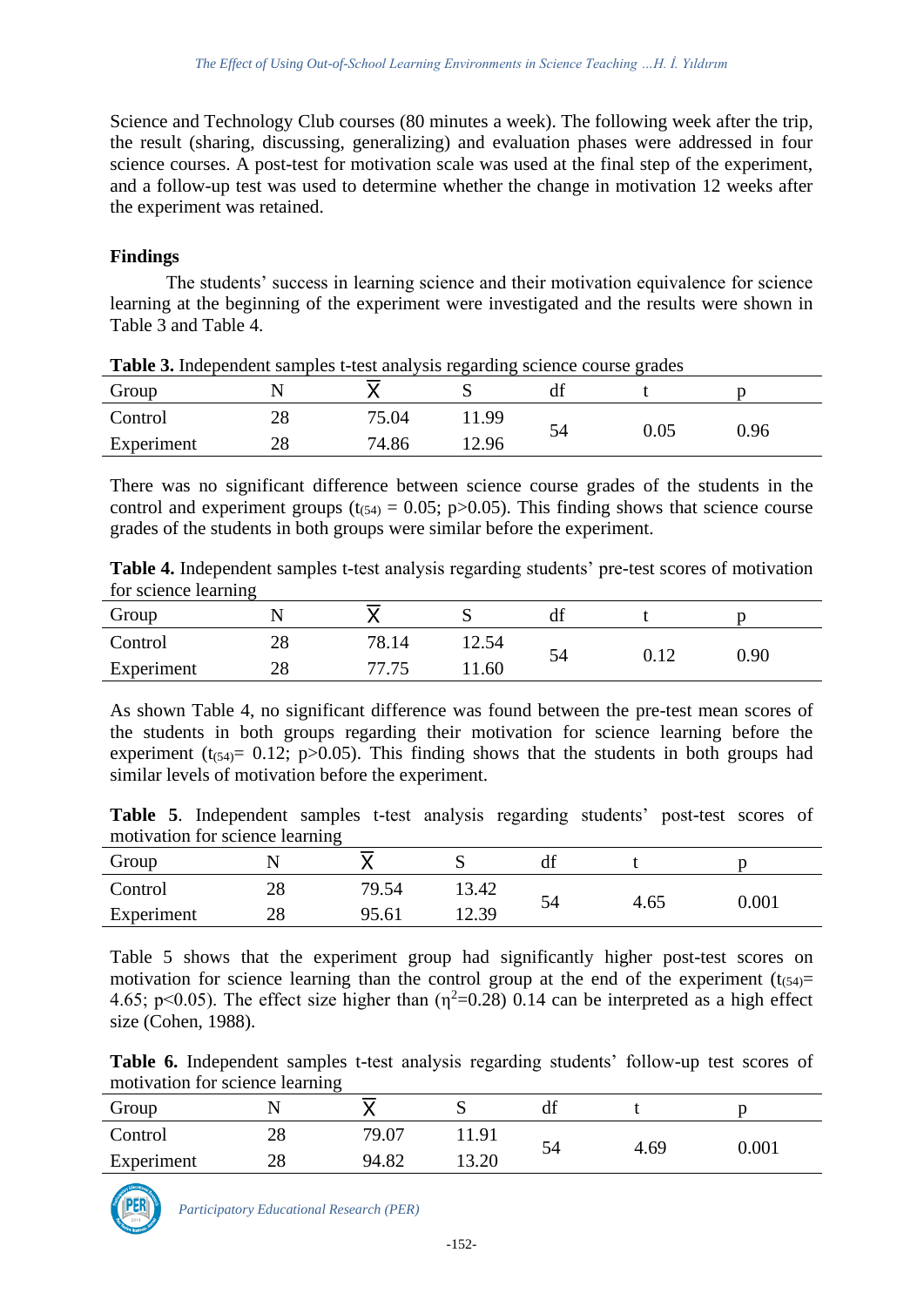Table 6 shows that the experiment group had significantly higher follow-up test scores on motivation for science learning than the control group at the end of the experiment  $(t_{(54)}=$ 4.69;  $p \le 0.05$ ). That is to say, the students in the experiment group had higher motivation than the control group 12 weeks after the experiment. The effect size higher than  $(\eta^2=0.29)$  0.14 can be interpreted as a high effect size (Cohen, 1988).

| monvation for science rearning |           |    |       |       |  |  |  |
|--------------------------------|-----------|----|-------|-------|--|--|--|
| <b>Test No</b>                 | Test      |    |       |       |  |  |  |
|                                | Pre       | 28 | 78.14 | 12.54 |  |  |  |
| ∽                              | Post      | 28 | 79.54 | 13.42 |  |  |  |
|                                | Follow-up | 28 | 79.07 | .1.91 |  |  |  |

**Table 7**. Descriptive analysis of the control group's pre-, post-, and follow-up tests scores of motivation for science learning

| <b>Table 8.</b> One-way ANOVA analysis for repeated measures of the control group's pre-, post-, |
|--------------------------------------------------------------------------------------------------|
| and follow-up tests scores of motivation for science learning                                    |

| Source of Variance      | Sum of Square | df | Mean Square |       |      |
|-------------------------|---------------|----|-------------|-------|------|
| <b>Between Subjects</b> | 12580.417     | 27 | 465.941     |       |      |
| Measurement             | 28.167        |    | 14.083      | 2.162 | 0.13 |
| Error                   | 351.833       | 54 | 6.515       |       |      |
| Total                   | 12960.417     | 83 |             |       |      |

Table 7 and Table 8 show that there was no significant difference between the control group's pre-, post-, and follow-up tests scores of motivation for science learning  $(F_{(2-54)}=2.162;$ p>0.05). This finding shows that the students in the control group had motivation at similar levels before, after, and 12 weeks after the experiment.

**Table 9.** Descriptive analysis of the experimental group's pre-, post-, and follow-up tests scores of motivation for science learning

| Test      |    |       | ມ     |
|-----------|----|-------|-------|
| Pre       | 28 | 77.75 | 11.60 |
| Post      | 28 | 95.61 | 12.39 |
| Follow-up | 28 | 94.82 | 13.20 |

| Table 10. One-way ANOVA analysis for repeated measures of experiment group's pre-, post- |  |
|------------------------------------------------------------------------------------------|--|
| , and follow-up tests scores of motivation for science learning                          |  |

| Source of Variance      | Sum<br>Square | of<br>df | Mean Square | F             | Significant<br>Difference |
|-------------------------|---------------|----------|-------------|---------------|---------------------------|
| <b>Between Subjects</b> | 11766.036     | 27       | 435.779     |               | Post-test                 |
| Measurement             | 5702.000      |          | 2851.000    | 214.421 0.001 |                           |
| Error                   | 718.000       | 54       | 13.296      |               | Pre-test,<br>Follow-up    |
| Total                   | 18186.036     | 83       |             |               | test - Pre-test           |

Table 9 and Table 10 show that there was no significant difference between experiment group's pre-, post-, and follow-up tests scores of motivation for science learning  $(F_{(2-54)}=$ 214.421; p<0.05). The Bonferroni analysis indicated that there were significant differences in favour of the post-test compared to the pre-test, and in favour of the follow-up test compared to the pre-test. This finding shows that motivation of the students in the experiment group was

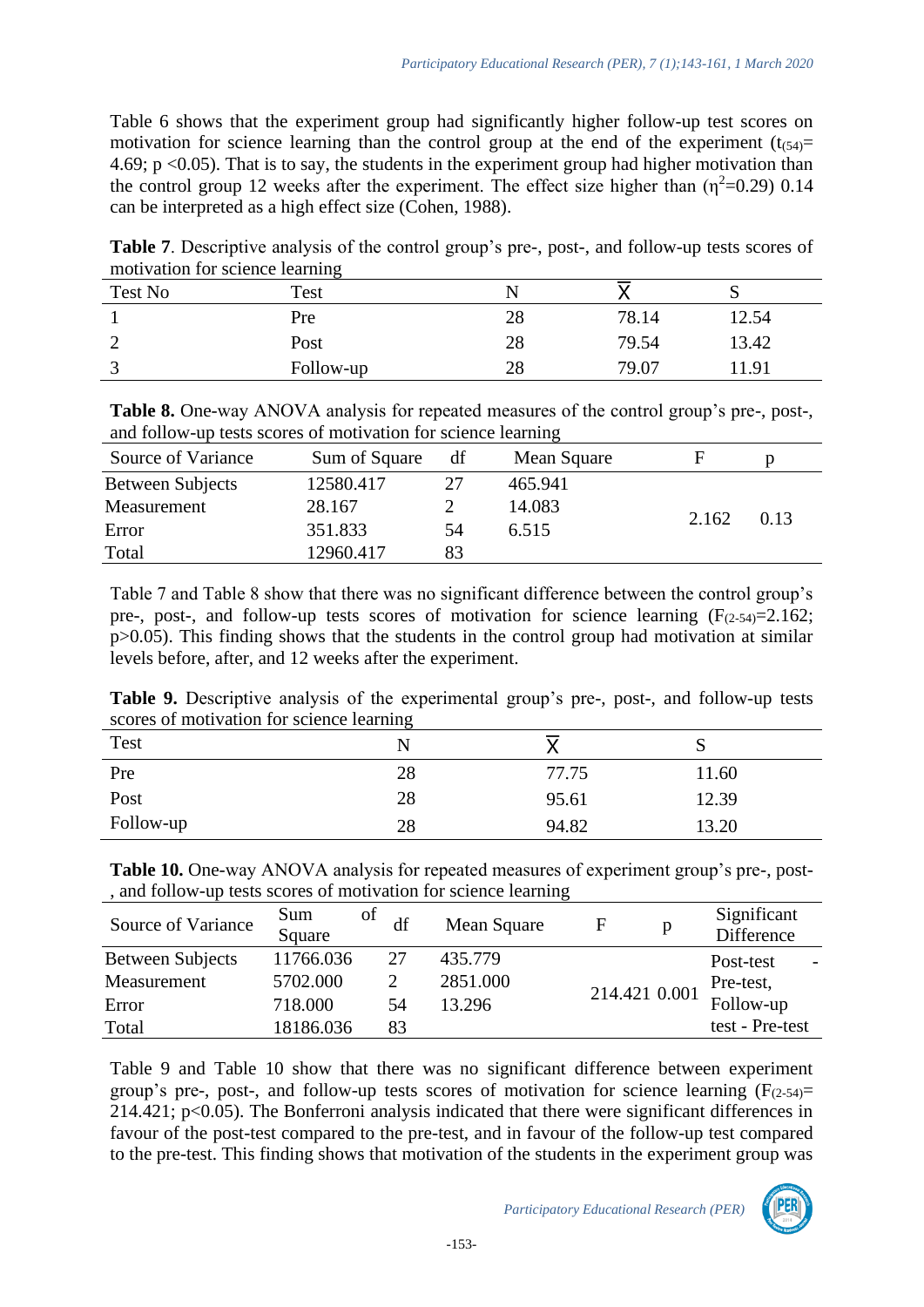higher at the end and 12 weeks after the experiment than it was at the beginning. Also, the average of the follow-up test was lower, though not significant, than that of the post-test. This result shows that the students in the experiment group had motivation at similar levels at the end and 12 weeks after the experiment. These results show that OSLE had a significant effect on increasing students' motivation for science learning. The effect size higher than (η2=0.89) 0.14 can be interpreted as a high effect size (Cohen, 1988).

#### **Discussion, Results and Suggestions**

This research examined the impact of using OSLE in science teaching on motivation for science learning. In the beginning of the study, students in the control and experimental group had similar levels of motivation to learn science. By the end of the study and 12 weeks after completing the study, the experimental group had significantly higher levels of motivation than the control group. The effect size values were also high. These findings show that OSLE in science teaching are more effective in improving motivation for science learning than the courses in the curriculum applied to the control group.

In the study process, no significant improvement was observed in motivation scores of the control group, while a significant improvement was made in motivation scores of the experimental group and this improvement was retained by the end of the 12-week period. Also, effect size of the experimental procedure in the experimental group was high. These findings show that visits made to OSLE support the development of students' motivation for science learning and have a great effect on maintaining this development. It is obvious that OSLE have positive effects in increasing motivation of students. For example, Çavuş, Kaplan, Sünbül and Çetin (2010), examined the impact of OSLE on motivation and attitudes of students toward science and technology course. The results indicated that motivation and attitude scores of the students who participated in out-of-school activities in Science and Technology Club were significantly higher than those who did not. Kulalıgil and Bağ (2014) investigated the effect of teaching in OSLE on students' motivation for and success in science learning in the fifth-grade unit "Let's Explore and Learn the World of Living Creatures". The study results showed that OSLE increased students' motivation for and success in science learning more than the classroom environment. Sim (2015) investigated students' experiences in 3 different informal learning environments (museum, exhibition of livestock, and environment centers) to understand and identify the learning realized in these environments. The study reported that discovering OSLE was a source for increasing students' motivation. Paris, Yambor and Packard (1998) studied the effect of out-of-school practices on students' interest and knowledge about biology. The study showed that students' levels of interest, problem-solving skills, and motivation increased in biology. Ramey-Gassert (1997) discussed that learning in OSLE sparked a desire for learning, and also helped learners develop attitudes and motivation for learning. Falk and Adelman (2003), Lukas and Ross (2005) stated that zoos drew students' interest and attention and promoted their attitudes and motivation for the course.

The study conducted by Taşdemir, Kartal and Kuş (2012) was found that OSLE had a positive effect on science attitudes of students. This result was explained with the fact that activities performed in science museums which are among OSLE, established a connection between science and daily life. Çığrık (2016) investigated the effect of learning activities in science centers, one of the out of learning environments, on science course success, attitudes, and motivation of the seventh-grade students. The experiment group performed learning activities in the science center for four weeks, while the control group did so in the laboratory. As a

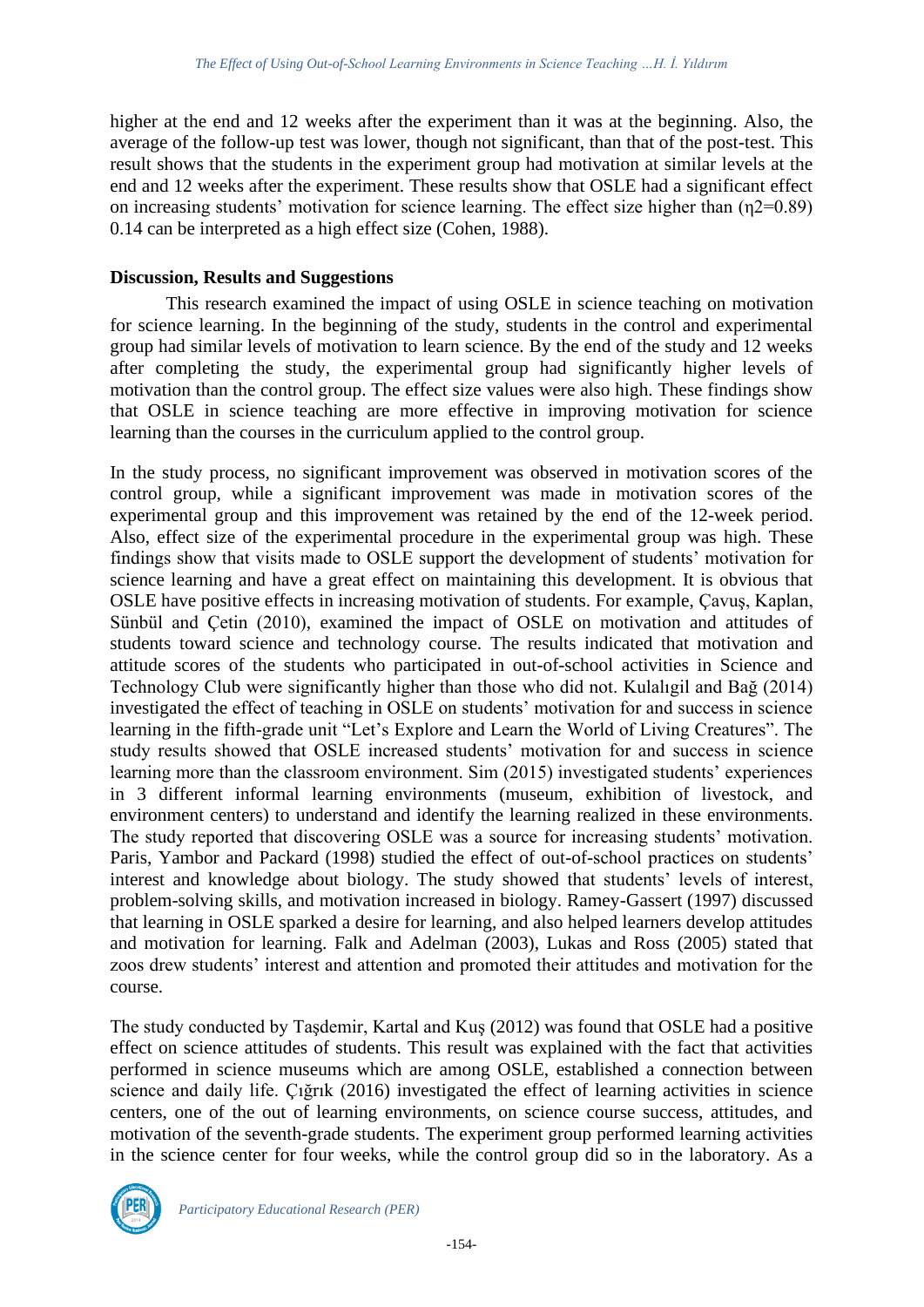result of the study, learning activities in science centers were found to have significant effect on students' attitudes, motivation, and success. This result was explained with the fact that students concretized abstract concepts and learned by practicing with the group while performing activities in the science center. Bodur (2015) investigated the effect of out-ofschool activities on seventh grade students' success, scientific process skills, and motivation for science learning. The control group attended regular courses whereas the experiment group participated in out-of-school activities in the science and experiment centre for two course hours per week for four weeks, which supported the curriculum. The results showed that the experiment group had higher scores in motivation for scientific process skills and science learning. This result was explained with the fact that students were able to learn by observing celestial bodies which are amongst science lesson subjects, as well as by practicing, experiencing and having fun at the planetariums and observatories they visited. At the end of the visit to the wind plant, Balkan Kıyıcı and Atabek Yiğit (2010) determined that pre-service science teachers had positive views on OSLE. This result was explained with the fact that OSLE provided a first-hand experience and enabled pre-service teachers to have a good time at the wind plant, to do observations and learn the subject better. Bakioğlu and Karamustafaoğlu (2014) concluded that the visit to the dialysis center raised the awareness of organ donation of 7th grade students. This result was explained with the fact that the visit to OSLE enabled students to do observations, experience the subjects in real life and learn by having fun. Kulaligil (2015) determined that teaching performed in OSLE had a significant contribution to the development of  $5<sup>th</sup>$  grade students' motivation. This result was explained with the fact that the visits to OSLE like the zoo and waste paper collection and separation center, attracted students' attention, aroused their interest, increased their desire to learn the subject and reduced their anxiety. Güler (2011) determined that a planned museum visit would make a positive contribution to students' attitudes toward the lesson. This result was explained with the fact that students attended activities in the museum by practicing. The abovementioned explanations about the reasons of the positive effect of OSLE on affective properties support the effect of learning-teaching activities performed in OSLE on motivation development in this study.

These studies support the present study reporting that OSLE have a positive effect on increasing motivation. However, the common characteristic of the above-mentioned studies was that out-of-school trips were organized once or several times in three to four weeks, but the permanence of the increase in motivation was not investigated. Another interesting result obtained from these studies was that motivation, a kind of affective property which can be generated in the long-term, was promoted in a short period of time such as 3- 4 weeks. This study differs from others as it is sufficiently long to allow for the promotion of affective properties like motivation, since it makes visits to OSLE regarding any subject taught in the curriculum, and it examines whether the change in motivation is permanent or not. Examining the change in motivation using a follow-up test is important in terms of determining whether the effect of OSLE on motivation is of permanent sort. These differentiate this study from the other studies found in the literature and attach more importance to it.

In the study by Benton (2013), science course trips were organized for fifth grade students to increase their grades, interest in science, and provide education in a natural environment. The students took part in a program lasting for 6 months which include activities performed once a month. The results showed that the students had higher grades compared to the previous academic year. Furthermore, 93 students were interviewed before and after the trip. The trips proved to be important factors for increasing internal motivation. Studies in the literature such as those conducted by Braund and Reiss (2006), Dohn (2013), Hofstein and Rosenfeld (1996),

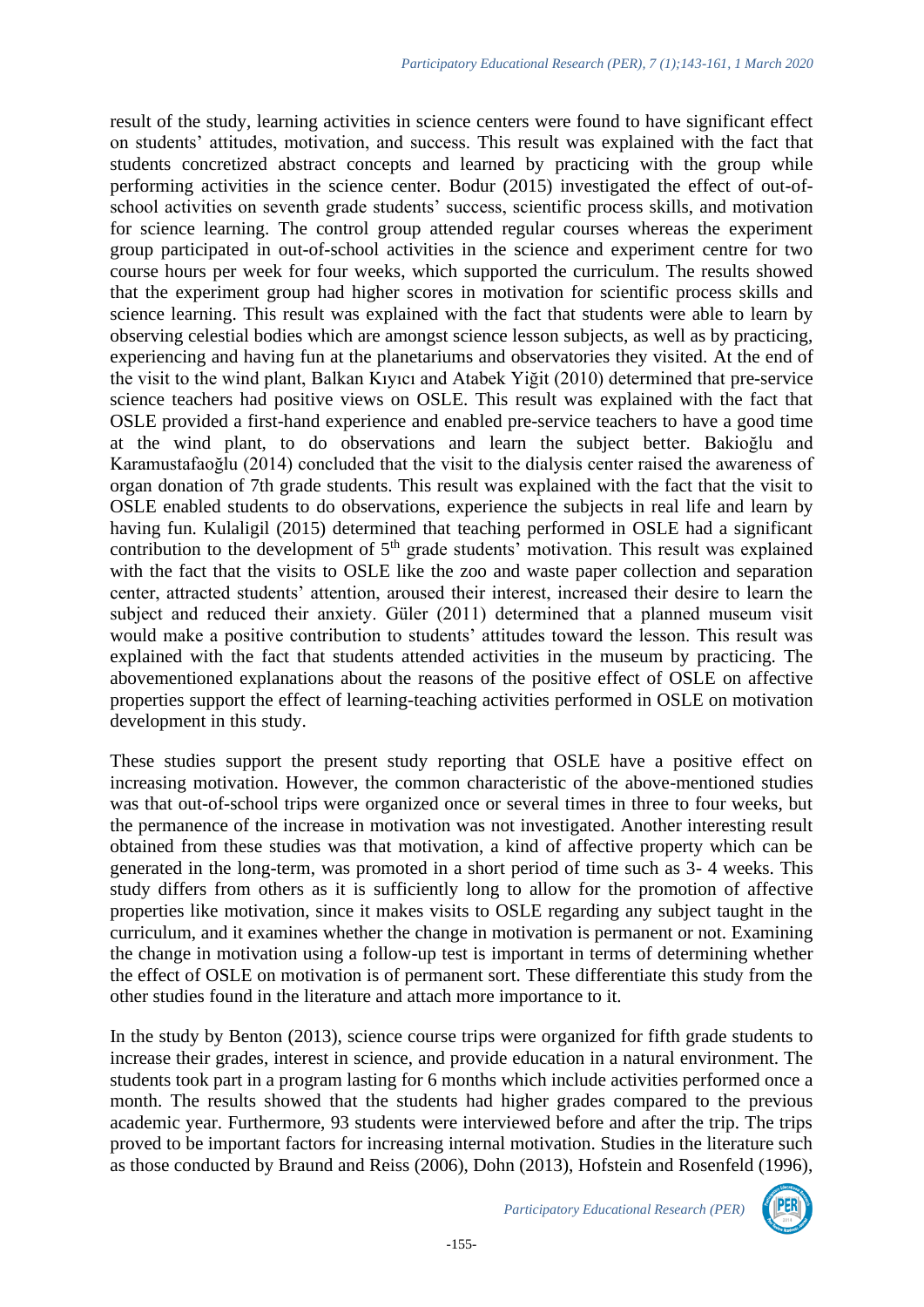Rowe and Nickels (2011), Stavrova and Urhahne (2010), Thompson and Bennett (2013); Watson, Dod and Jones (2007); Wellington (1990) support the idea that learning environments enriched by the inclusion of OSLE in the curriculum increase students' motivation. Ramey-Gassert et al. (1994) reported that out-of-school environments increase students' desire to learning, attitudes, and motivation for learning and contribute to their socialization. There are also studies (Bostan Sarıoğlan & Küçüközer, 2017; Şentürk & Özdemir, 2014; Wulf, Mayhew & Finkelstein, 2010) indicating that OSLE also have a positive effect on attitudes toward science course, which is an affective property like motivation.

To put it in a nutshell, the current study showed that visits made to OSLE increased students' motivation and helped them maintain their motivation for science learning in the experiment group, whereas science education offered based on the curriculum only was not effective on students' motivation. This results from the fact that by establishing OSLE teaching process is not limited within the school walls, it is moved out of the school, and these environments offer rich learning environments from real life with real objects, allow students to interact with real phenomena, events, and objects, enable to experience knowledge and transfer it to real life, and ensure learning by arousing students' curiosity whilst having fun. For instance, during the visit to the planetarium which is among OSLE, it was observed that watching the simulations of celestial bodies and observing them through a telescope in the observatory, attracted students' attention, aroused their interest and enabled them to learn by having funpracticing-experiencing, to establish a connection between science and real life and to have a good time outside school. It was seen that students were able to perceive and understand the subjects of "Solar System and Beyond" more easily by means of using the POE technique while observing celestial bodies during planetarium and observatory visits, as well as sharing and discussing the observations in the classroom and attaining generalizations. It is possible to state that these activities which are performed in out-of-school science teaching motivate students to learn science. Based on the fact that OSLE contribute to an increase in motivation which is an important affective property for teaching science, the curriculum should include these environments that can enrich learning being motivating factors for students, drawing attention and assuring learning by having fun, allowing students to experience the phenomena, events, concepts, and principles of outside world. It is suggested that trips for out-of-school teaching purposes be organized in parallel with the gains in the curriculum. Science that is all about life itself is limited to formal teaching environments in general since no trips related to the objectives of the curriculum are included in the programs. However, the concepts, phenomena, and events happen outside the classroom. Science learning that is not associated with real life will not reach its goals. Thus, it is necessary to consider the objectives of a course and not to limit them with the school walls, and enrich teaching science by the visits to OSLE in order to associate science courses with real life.

Other studies in the literature such as Çığrık (2016), Stocklmayer et al. (2010), Yıldırım (2018a), Yıldırım (2018b) also stated that informal education should likewise be included in formal education. This is because learning environments taken outside the classroom allow students to interact with real phenomena, events, and objects in outside life by offering them rich learning environments, help them practice their knowledge and transfer it into daily life, and keep alive their curiosity, interest, attitudes, and motivation which are described as affective properties (Bozdoğan, 2018; Çığrık, 2016; Laçin Şimşek, 2011; Pedreti, 2006; Yıldırım, 2018a). Supporting this finding, a study conducted by Rennie (2007) indicated that out-of-school learning, compared to formal learning, is not teacher-centered or an external motivator but student-centered and an internal motivator.

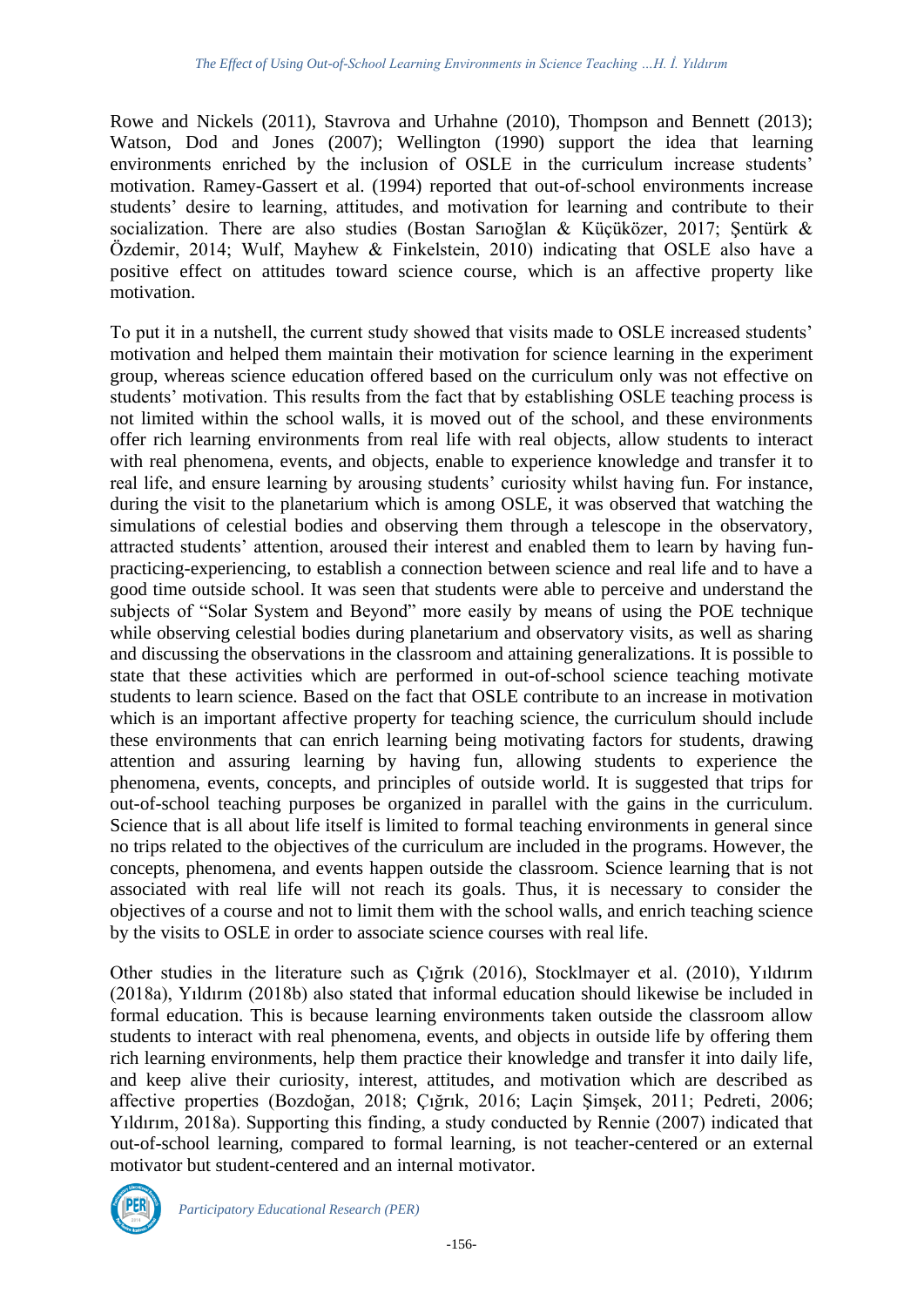Including teachers and students with whom the researcher can easily communicate, whose classes he could direct, monitor, follow and visit, whose during trips to learning environments which are out of school for teaching science he could accompany, that is, trying to resort to the most appropriate sample is a limitation of the study. To eliminate this limitation, further studies can be conducted using sampling methods like simple random sampling.

#### **References**

- Akcan, S. (2010). *Outdoor school environmental education in social sciences.* (Unpublished master's thesis). University of Abant İzzet Baysal, Bolu.
- Atmaca, S. (2012). *Outdoor education activities in science education and effects of these activities on pre-service teachers.* (Unpublished doctoral dissertation). University of Hacettepe, Ankara.
- Bakioğlu, B. (2017). *Effectiveness of out-of-school learning setting aided teaching of the 5th grade let's solve the riddle of our body chapter.* (Unpublished doctoral dissertation). University of Amasya, Amasya.
- Bakioğlu, B., & Karamustafaoğlu, O. (2014). Outdoor science education: Technical visit to a dialysis center. *Turkish Journal of Teacher Education, 3*(2), 15-26.
- Balkan Kıyıcı, F., & Atabek Yiğit, E. (2010). Science education beyond the classroom: A field trip to wind power plant. *International Online Journal of Educational Sciences, 2*(1), 225-243.
- Behrendt, M., & Franklin, T. (2014). A review of research on school field trips and their value in education. *International Journal of Environmental and Science Education, 9*(3), 235- 245. doi: 10.12973/ijese.2014.213a
- Benton, G. M. (2013). The role of intrinsic motivation in a science field trip. *Journal of Interpretation Research, 18*(1), 71-82.
- Binbaşıoğlu, C. (2000). *Okulda ders dışı etkinlikler [Extracurricular activities at school].* İstanbul: Milli Eğitim Publishing.
- Bodur, Z. (2015). *The effect of outdoor class activities in the solar system and beyond unit on seventh grade student's academic achievements, scientific process abilities and motivation.* (Unpublished master's thesis). University of Marmara, İstanbul.
- Bostan Sarıoğlan, A., & Küçüközer, H. (2017). Investigation of pre-service science teachers' opinions regarded to outdoor school learning environments. *Journal of Research in Informal Environments (JRINEN), 2*(1), 1-15.
- Bozdoğan, A. E. (2012). The practice of prospective science teachers regarding the planning of education based trips: Evaluation of six different field trips. *Educational Sciences: Theory & Practice, 12*(2), 1050-1072.
- Bozdoğan, A. E., Okur, A., & Kasap, G. (2015). A sample application for a planned field trip: A factory trip. *The Black Sea Journal of Social Sciences*, *7*(14), 1-12.
- Bozdoğan, A.E. (2007). *Role and importance of science and technology in education.*  (Unpublished doctoral dissertation). University of Gazi, Ankara.
- Bozdoğan, A.E. (2018). Science education outside school. In A. Tekbıyık & G. Çakmakçı (Eds.). *Science teaching and STEM activities* (pp. 369-394). Ankara, Nobel Publishing.
- Braund, M., & Reiss, M. (2006). Towards a more authentic science curriculum: The contribution of out-of-school learning*. International Journal of Science Education, 28*(12), 1373-1388.
- Büyüköztürk, S. (2016). *Sosyal bilimler için veri analizi el kitabı, istatistik, araştırma deseni, SPSS uygulamaları ve yorum [Data analysis handbook for social sciences, statistics, research design, SPSS applications and comments].* Ankara: Pegem Publishing.

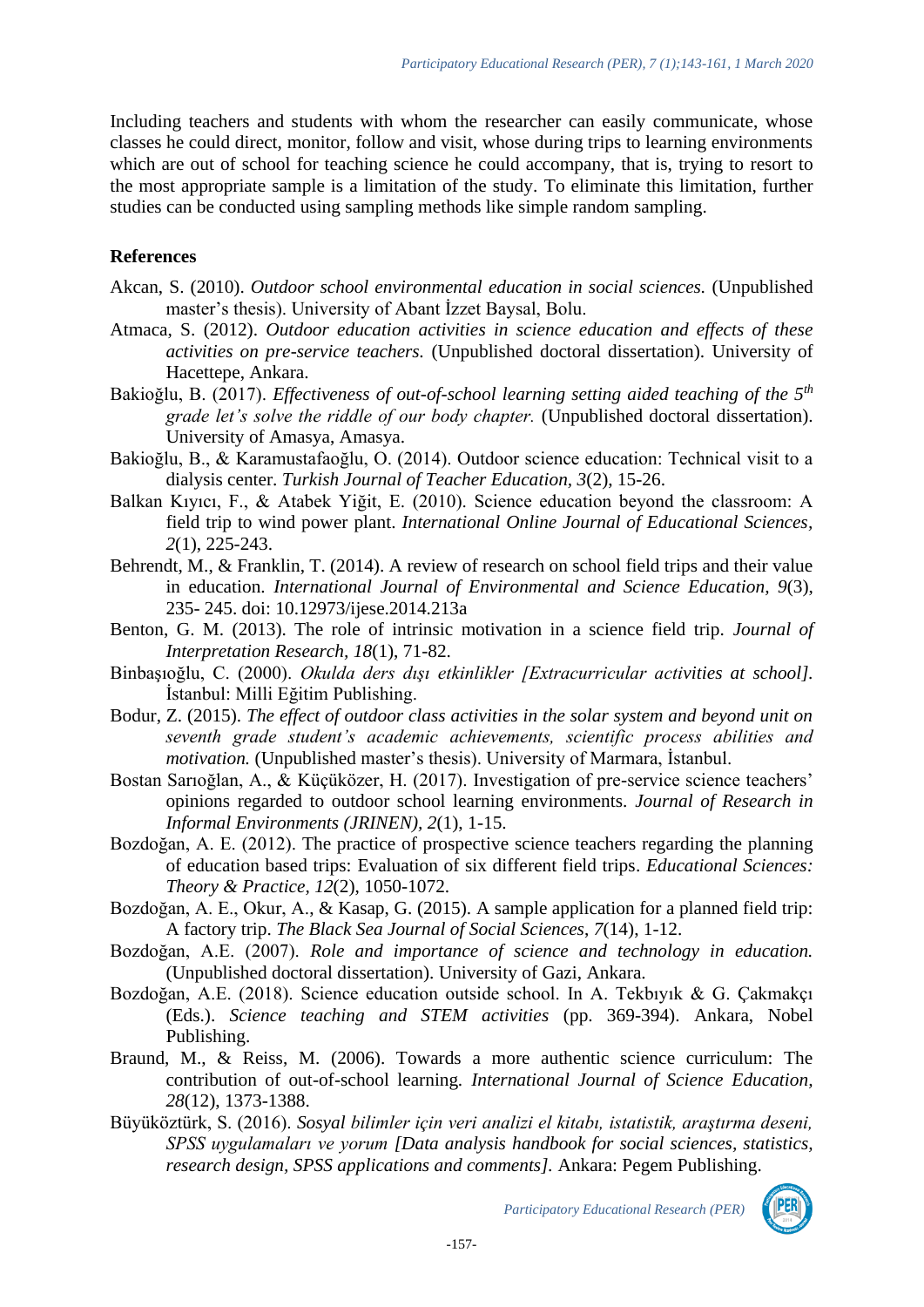- Büyüköztürk, S., Kılıç Çakmak E., Akgün, O. E., Karadeniz, S., & Demirel, F. (2016). *Bilimsel araştırma yöntemleri [Scientific research methods].* Ankara: Pegem Publishing.
- Cantürk Günhan, B., & Başer, N. (2008). The effect of problem based learning on students' attitudes towards and achievements in mathematics. *Journal of Abant Izzet Baysal University Faculty of Education, 8*(1), 119- 134.
- Çavuş, R., Kaplan, A., Sünbül, F., & Çetin, B. (2010). *The effect of out-of-school learning environments on students' attitude and motivation towards science and technology lesson: Kocaeli Science and Technology Club case.* IX. National Science and Mathematics Education Congress, University of Dokuz Eylül, İzmir.
- Çebi, H. (2018). *Effect of different extracurricular learning environment on students' attitudes and interest in science course.* (Unpublished master's thesis). University of Yıldız Teknik, İstanbul.
- Chin, C-C. (2004). Museum Experience: a Resource for Science Teacher Education. *International Journal of Science and Mathematics Education, 2*, 63-90.
- Çığrık, E. (2016). *The effect of science center learning activities on students' science achievement and attitude* (Unpublished doctoral dissertation). Uludağ University Institute of Educational Sciences, Bursa.
- Çığrık, E., & Özkan, M. (2016). The effect of science center learning activities on students' science achievement and relationship with motivation level. *Journal of Uludağ University Faculty of Education, 29* (2), 2016, 279-301.
- Cohen, J. (1988). *Statistical power analysis for the behavioral sciences,* Hillsdale, NJ: Lawrence Earlbaum Associates.
- Dede, Y., & Yaman, S. (2008). A questionnaire for motivation toward science learning: A validity and reliability study. *Necatibey Faculty of Education Electronic Journal of Science and Mathematics Education, 2*(1), 19-37.
- Dohn, B. (2013). Upper secondary students' situational interest: A case study of the role of a zoo visit in a biology class. *International Journal of Science Education, 35*(16), 2732- 2751.
- Ertaş, H., & Şen, A. I. (2017). Out-of-school learning environments in physics teaching. In A. I. Şen & A.R. Akdeniz (Eds.). *Physics teaching* (pp. 413-444). Ankara: Pegem Publishing.
- Ertaş, H., Şen, A. I., & Parmaksızoğlu, A. (2011). The effects of out of school scientific activities on 9th grade students' relating the unit of energy to daily life. *Necatibey Faculty of Education Electronic Journal of Science and Mathematics Education, 5*(2), 178-198.
- Erten, Z. (2016). *Development of out-of-school learning activities regarding in science curriculum and evaluation of the effects of scientific processes skills of students.* (Unpublished master's thesis). University of Erzincan, Erzincan.
- Falk, J. H, Needham, M. D., Dierking, L. D., & Prendergast, L. (2014). *International science centre impact study final report.* Retrieved from https://www.pavconhecimento.pt/media/media/1832\_iscis-final-report.pdf
- Falk, J.H., & Adelman, L.M. (2003). Investigating the impact of prior knowledge and interest on aquarium visitor learning. *Journal of Research in Science Teaching, 40*(2), 163- 176.
- Falk, J.H., & Needham, M. (2011). Measuring the impact of a science center on its community. *Journal of Research in Science Teaching, 48*(1), 1-12.
- Fried Hoffer, B. (2007). *Why an informal science intervention*. Maxwell Auditorium, Singapore.

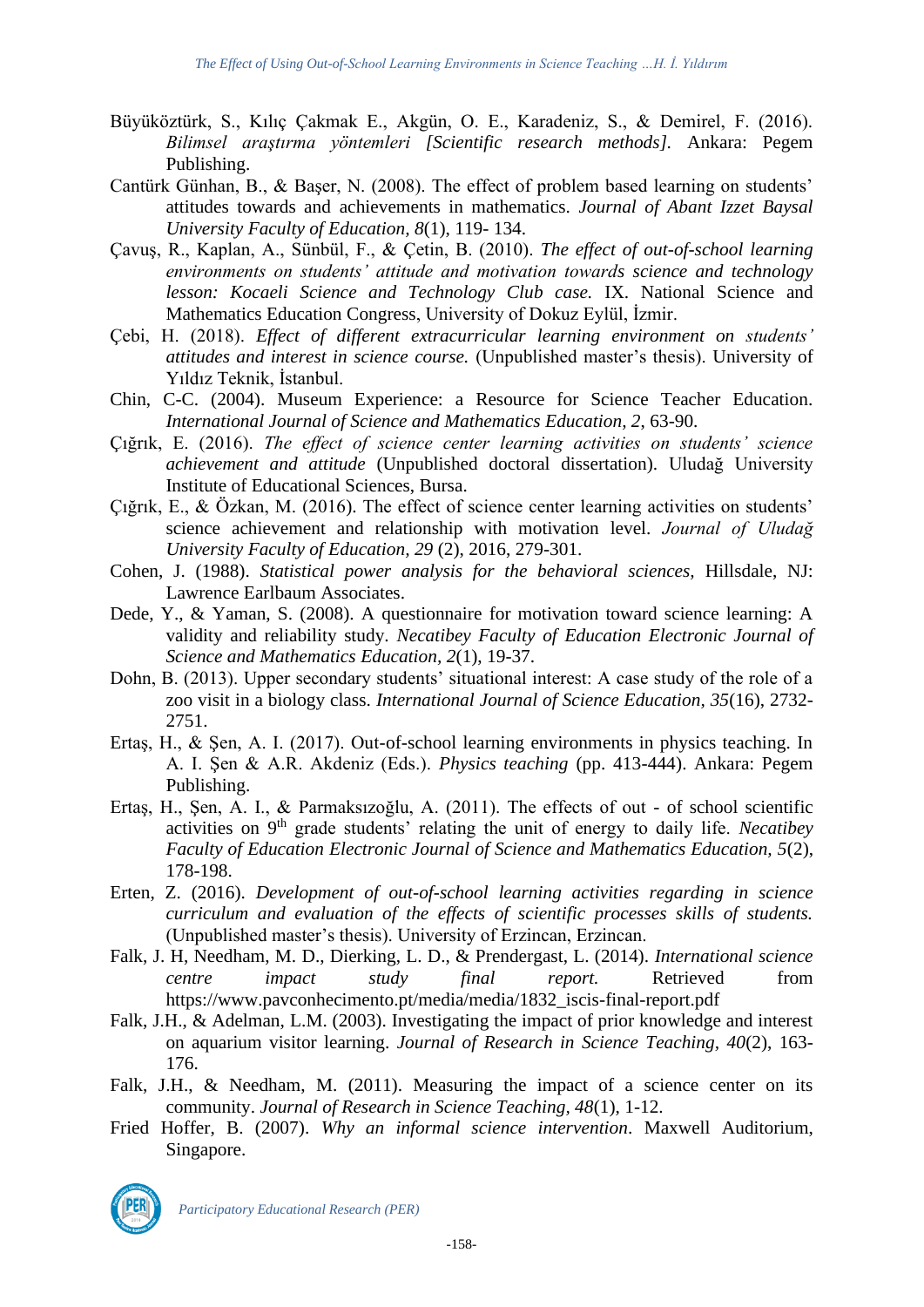- Griffin, J. (2004). Research on students and museums: Looking more closely at the students in school groups. *Science Education, 88*(1), 59-70.
- Guisasola, J., Solbes, J., Barragues, J. I., Morentin, M., & Moreno, A. (2009). Students understanding of the special theory of relativity and design for a guided visit to a science museum. *International Journal of Science Education, 31*(15), 2085-2104.
- Guisasola, J., Morentin, M., & Zuza, K. (2005). School visits to science museums and learning sciences: A complex relationship. *Physics Education, 40*(6), 544-549.
- Güler, A. (2011). Impact of a planned museum tour on the primary school students' attitudes. *Elementary Education Online, 10*(1), 169-179.
- Güvercin, O., Tekkaya, C., & Sungur, S. (2010). A cross age study of elementary students' motivation towards science learning. *Hacettepe University Journal of Education,* 39, 233-243.
- Hofstein, A., & Rosenfeld, S. (1996). Bridging the gap between formal and informal science learning. *Studies in Science Education,* 28, 87–112.
- Katz, P., McGinnis, R., Hestness, E., Riedinger, K., Marbach, G., Dai, A., & Pease, R. (2011). Professional identity development of teacher candidates participating in an informal science education internship: A focus on drawings as evidence. *International Journal of Science Education, 33*(9), 1169-1197.
- Kete, R., & Horasan, Y. (2013, September). *Pre-service teachers' productivity in applied biology courses.* VI. National Graduate Education Symposium Proceedings II, University of Sakarya, Sakarya.
- Kulalıgil, A. (2015). *The effect of teaching practices occurring in out-of-class teaching environments on academic success, creativity and motivation of fifth grade science class students.* (Unpublished master's thesis). University of Pamukkale, Denizli.
- Kulalıgil, A., & Bağ, H. (2014, September). *The effect of teaching practices in out-of-school learning environments on motivation and academic success of students.* XI. National Science and Mathematics Education Congress Abstract Booklet. Çukurova University Educational Faculty, Adana.
- Laçin Şimşek, C. (2011). Out-of-school learning environments and science education. In C. Laçin Şimşek (Eds.). *Out-of-school learning environments in science teaching* (pp. 1- 23). Ankara: Pegem Publishing.
- Lazowski, R. A., & Hulleman, C. S. (2016). Motivation interventions in education: A metaanalytic review. *Review of Educational Research, 86*(2), 602-640.
- Lukas, K. E., & Ross, S. R. (2005). Zoo visitor knowledge and attitudes toward gorillas and chimpanzees. *The Journal of Environmental Education, 36*(4), 33-48.
- Ministry of National Education (MNE). (2013). *Curriculum of elementary schools science teaching (3, 4, 5, 6, 7 and 8th grades).* Retrieved from <http://ttkb.meb.gov.tr/www/guncellenen-ogretim-programlari/icerik/151>
- Ministry of National Education (MNE). (2017). *Curriculum of science course teaching.*  Retrieved from<http://mufredat.meb.gov.tr/ProgramDetay.aspx?PID=143>
- National Research Council. (2009). *Learning science in informal environments: People, places, and pursuits.* Washington, DC: National Academies Press.
- Paris, S. G., Yambor, K. M., & Packard, B. W. (1998). Hands-on biology: A museum schooluniversity partnership for enhancing students' interest and learning in science. *The Elementary School Journal*, *98*(3), 267-288.
- Pedretti, E. (2006). Editorial: Informal science education: Critical conversations and new directions. *Canadian Journal of Science, Mathematics and Technology Education, 6*(1), 1-4.
- Ramey Gassert, L. (1997). Learning science beyond the classroom. The *Elementary School Journal, 97*(4), 433-450.

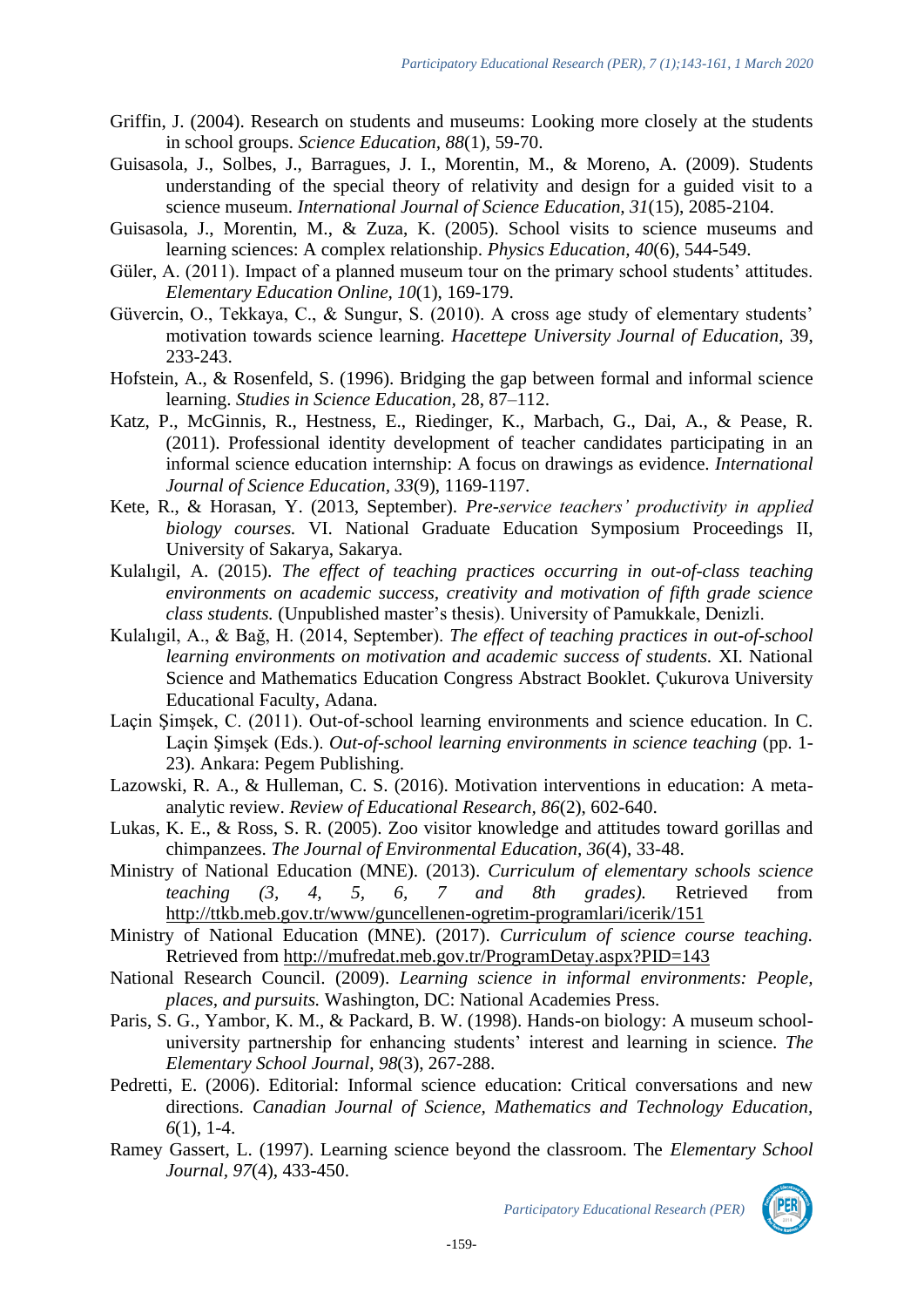- Ramey-Gassert, L., Walberg, H., & Walberg, H.J. (1994). Museums as science learning environments: Reexamining connections. *Science Education, 78*(4), 345-363.
- Randler, C., Kummer, B., & Wilhelm, C. (2012). Adolescent learning in the zoo: Embedding a non-formal learning environment to teach formal aspects of vertebrate biology. *Journal of Science Education and Technology, 21*(3), 384-391.
- Rennie, L. J. (2007). Learning science outside of the school. In S. K. Abell & N. G. Lederman (Eds.), *Handbook of research on science education* (pp. 125-167). New Jersey: Lawrence Erlbaum Associates.
- Rowe, S., & Nickels, A. (2011). Visitor motivations across three informal education institutions: An application of the identity-related visitor motivation model. *Visitor Studies, 14*(2), 162-175.
- Salmi, H. (1993). *Science centre education, motivation and learning in informal education.* (Unpublished doctoral dissertation). University of Helsinki, Helsinki.
- Selçuk, Z. (2015). *Eğitim Psikolojisi [Education psychology].* Ankara: Nobel Publishing.
- Sim, G. (2015*). Learning about biodiversity: Investigating children's learning at a museum, environment centre and a live animal show*. (Unpublished doctoral dissertation). University of London, London.
- Smith, E. F., Steel, G., & Gidlow, B. (2010). The temporary community: Student experiences of school-based outdoor education programs. *Journal of Experiential Education, 33*(2), 136-150. doi: 10.1177/105382591003300204
- Sözer, Y., & Oral, B. (2016). Supplementary active outdoor learning process for classroom learning: A meta-synthesis study. *International Journal of Eurasia Social Sciences, 7*(22), 278- 310.
- Stavrova, O., & Urhahne, D. (2010). Modification of a school programme in the deutsches museum to enhance students' attitudes and understanding. *International Journal of Science Education, 32*(17), 2291-2310.
- Stocklmayer, S., & Gilbert, J. (2003). *Informal chemical education in international handbook of science education*. Part one. Netherlands: By Kluwer Academic Publishers.
- Stocklmayer, S.M., Rennie, L.J., & Gilbert, J.K. (2010). The roles of the formal and informal sectors in the provision of effective science education. *Studies in Science Education*, *46*(1), 1-44.
- Şentürk, E., & Özdemir, O. F. (2014). The effect of science centers on students' attitudes towards science. *International Journal of Science Education, Part B, Communication and Public Engagement 4*(1), 1-24.
- Taşdemir, A., Kartal, T., & Kuş, Z. (2012). The use of out-of-the-school learning environments for the formation of scientific attitudes in teacher training programmes. *Procedia - Social and Behavioral Sciences*, 46, 2747 – 2752.
- Taşoğlu, M. (2010). *Activities outside school teaching geography of the student's academic effects of success*. (Unpublished master's thesis). University of Marmara, İstanbul.
- Tatar, N., & Bağrıyanık, K. E. (2012). Opinions of science and technology teachers about outdoor education. *Elementary Education Online, 11*(4), 883-896.
- Thompson, G. H., & Bennett, J. (2013). Science teaching and learning activities and students' engagement in science. *International Journal of Science Education, 35*(8), 1325-1343.
- Topçuoğlu Ünal, F., & Bursalı, H. (2013). Turkish teachers views about motivation factors. *Middle Eastern & African Journal of Educational Research,* 5, 7-22.
- Türkmen, H. (2010). Historical overview of informal (out-of-school) science education and integration to education. *Çukurova University Faculty of Education Journal, 3* (39), 46-59.
- Türkmen, H. (2018). Perspectives of secondary school teachers about out-door teaching. *Journal of Ege Social Science, 1*(1), 12- 26.